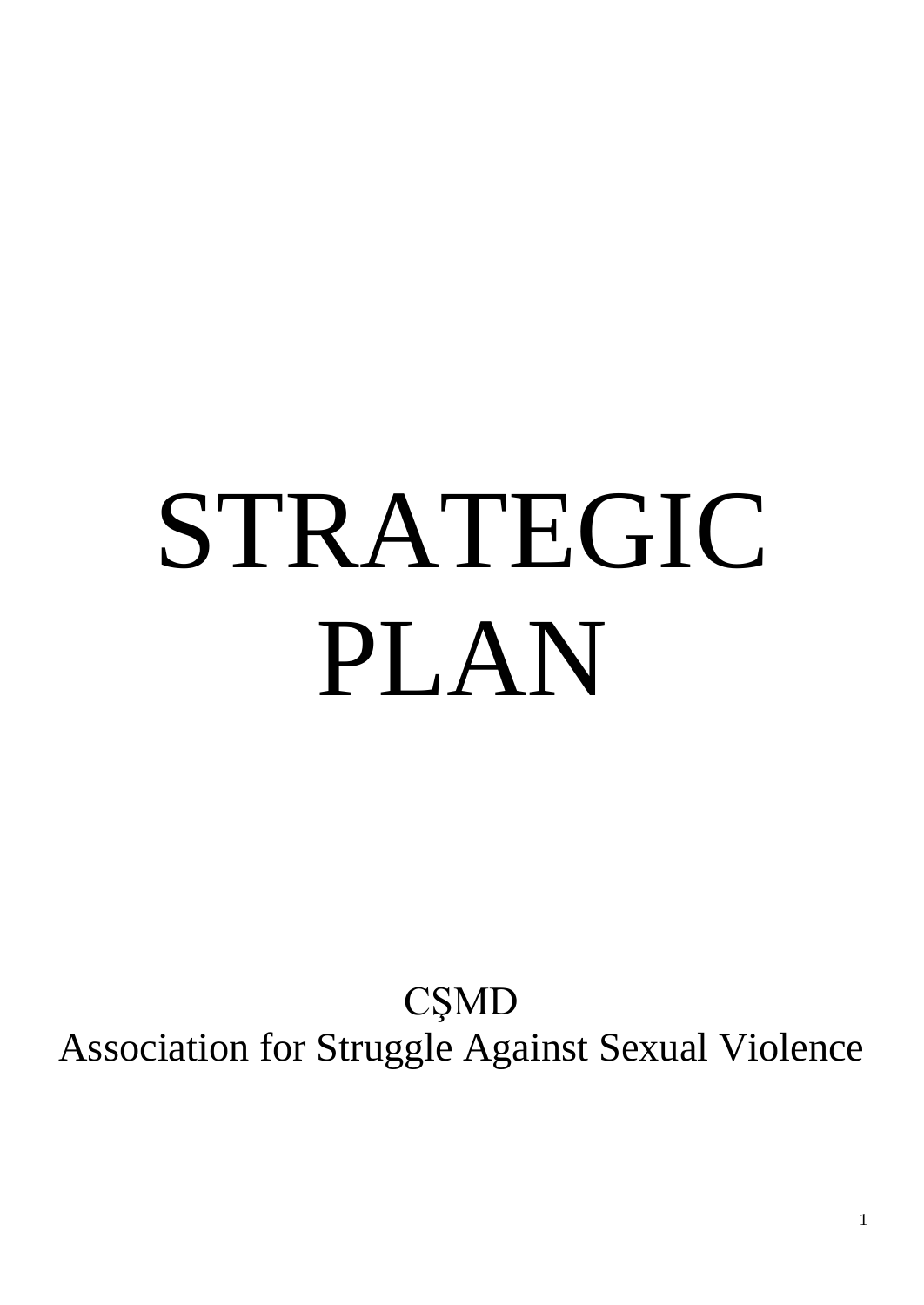Association for Struggle Against Sexual Violence Koşuyolu Cad. Asçamlık Sitesi C2 Blok No:75/6 Kadıköy İstanbul

> info@cinselsiddetlemucadele.org cinselsiddetlemucadele.org

facebook.com/cinselsiddetlemucadele/ twitter.com/cs\_mucadele instagram.com/cinselsiddetlemucadeledernegi/ youtube.com/c/CinselŞiddetleMücadeleDerneği linkedin.com/company/cinsel-siddetle-mucadele-dernegi/ [medium.com/@csmd](https://medium.com/@csmd)

#### **Strategic Plan Advisor Team**

Gülbanu Altunok, STGM Together Program Mentor Aysun Telek, STGM Together Program Institutional Development Program Coordinator

#### **Strategic Plan Working Team** CŞMD Team

#### **Graphic Design** Özge Özgüner

**Translation** Özge Gökpınar

January-June 2020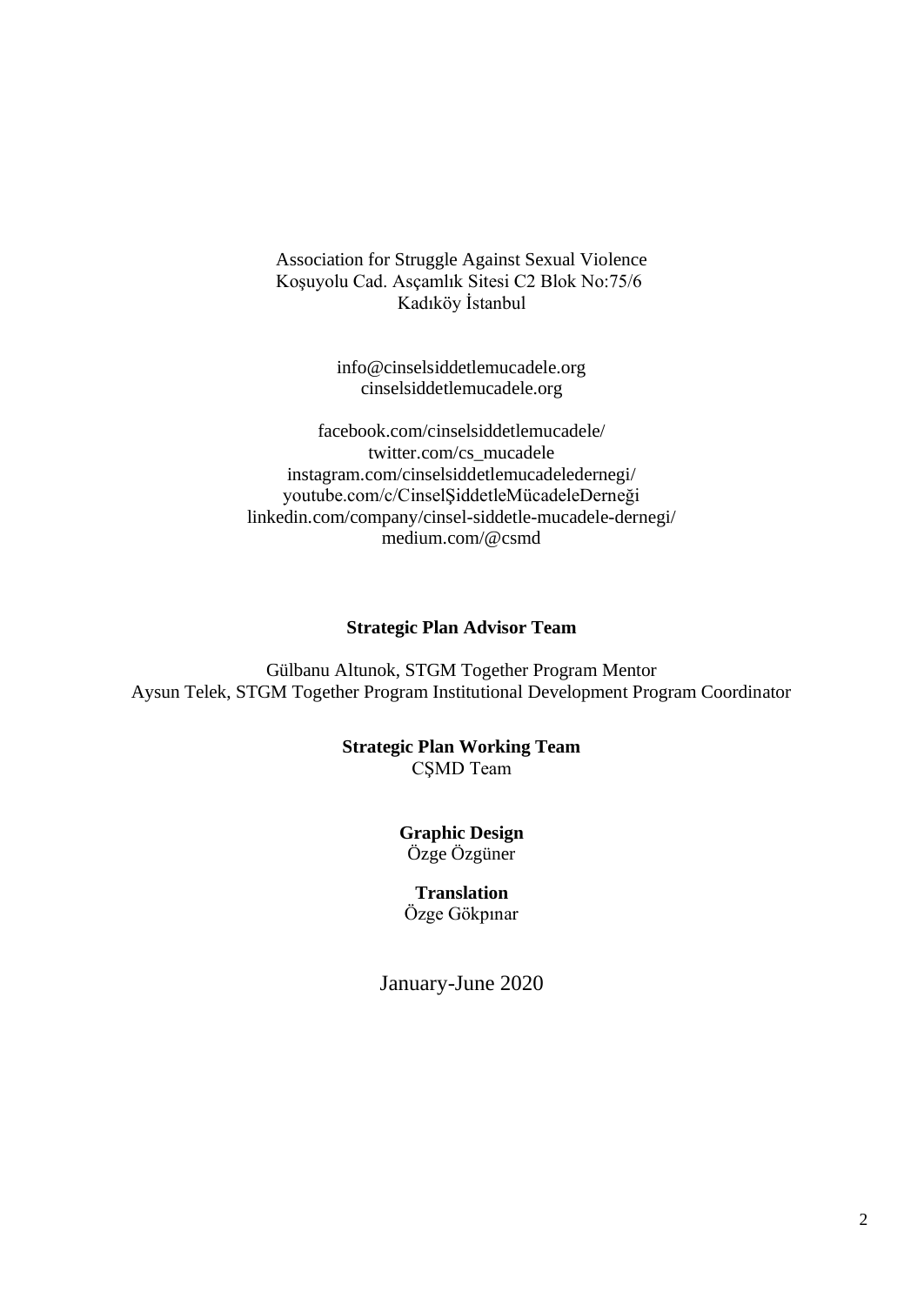# **CONTENTS**

#### **Introduction**

#### **CHAPTER I**

- 1.1 Who are we as CŞMD?
- 1.2 Our Values
- 1.3 Approach of CŞMD on Sexualized Violence
- 1.4 Vision & Mission
- 1.5 Main Concepts

#### **CHAPTER II Field Analysis on Sexual Violence**

- 2.1 Legislation, issues and restrictions on sexual violence in Turkey
- 2.2 Least visible forms of sexual violence in Turkey
- 2.3 The visibility of sexual violence in social level in Turkey and the increase in its visibility

#### **CHAPTER III Theory of Change and Thematic Fields of Study**

- 3.1 Field Intervention
- 3.2 Theory of Change
- CŞMD Covid Response
- 3.3 Thematic Areas, Outcome Framework and the activities proposed to Sida
	- *3.3.1 Empowerment and Support Program*
	- *3.3.2 Transformation and Prevention Program*
	- *3.3.3 Organizational Sustainability Program*
	- *3.3.4 "Sexual violence can be prevented" Project Human Resources:*
- 3.4 Stakeholders Chart
- 3.5 Risk Analysis
- 3.6 CŞMD Sustainability Analysis
- 3.7 CŞMD Monitoring & Evaluation Analysis
- 3.8 CŞMD Gender Analysis
- 3.9 CŞMD Database Security
- 3.10 Environment & Climate Change

#### **Chapter IV Organizational Structure**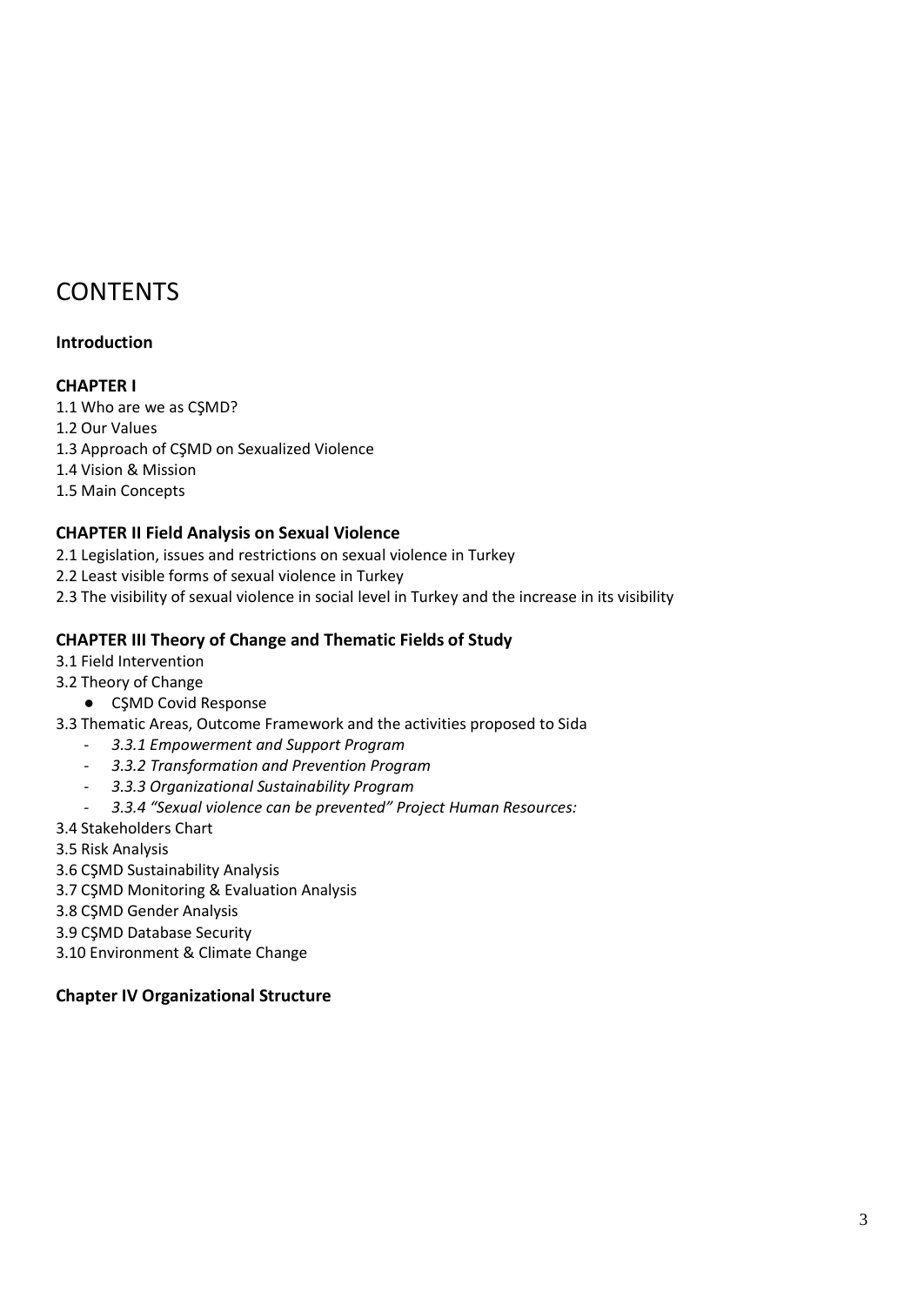#### **INTRODUCTION**

CŞMD's 2021-2023 Strategic Plan is the very first strategic plan and the part of institutionalization process of the Association, which has reached its 5th anniversary. In 2018, the Association conducted an organizational selfassessment study under the mentorship of STGM (Civil Society Development Center) and formed its anticipatory "Improvement Plan"; and it has implemented studies regarding the strategic plan for the one year between January 2019 - January 2020 within the scope of this plan.

Within the scope of these studies; regular meetings and studies were held regarding the subjects like:

- The vision & mission of the Association
- The definitions and concepts used within the scope of rights-based policies implemented by the Association
- Organizational documents of the Association
- Target group of the Association, stakeholder analysis, field analysis
- Long-term activities of the Association.

The CŞMD team both participated in trainings and meetings under the mentorship of STGM, and availed itself of the consultancy support it gets in different fields. The Association also participated in SIDA's (The Swedish International Development Cooperation Agency)

4-day Result-Based Management (RBM) training, where it was able to gain an insight into the theory of change. During the annual strategy camp organized by the Association every summer, the key messages of this training was transferred to the CŞMD team; and the framework of three-year strategic plan was tailored together with the theory of change there, with the contribution of the whole team in this camp. The Association for Struggle Against Sexual Violence has given a structure to its activities by identifying 3 core programs by specifying its strategic objectives that can pave the way for 3 kinds of transformations it would like to observe, aiming to reduce the cases of all forms of sexual violence perpetrated against all forms of physical beings, as its ultimate goal. The activities within the "Empowerment and Support Program", "Transformation and Prevention Program", and "Organizational Sustainability Program" also tally with the CŞMD's core activities being implemented for 5 years.

With this document herein, Association for Struggle Against Sexual Violence aims to indicate the transformation it would like to ensure by providing all activities, outputs and outcomes while taking into account the political, economic and social circumstances in Turkey; and with this way, it aims to form a road map that can be applicable to the greatest extent possible while managing the possible risks. CŞMD will conduct its activities on combating sexual violence for the next 3 years in order to achieve its objectives under this plan. With this organizational learning and implementation process, the Association also aims to build closer relations and to develop cooperation with all the stakeholders.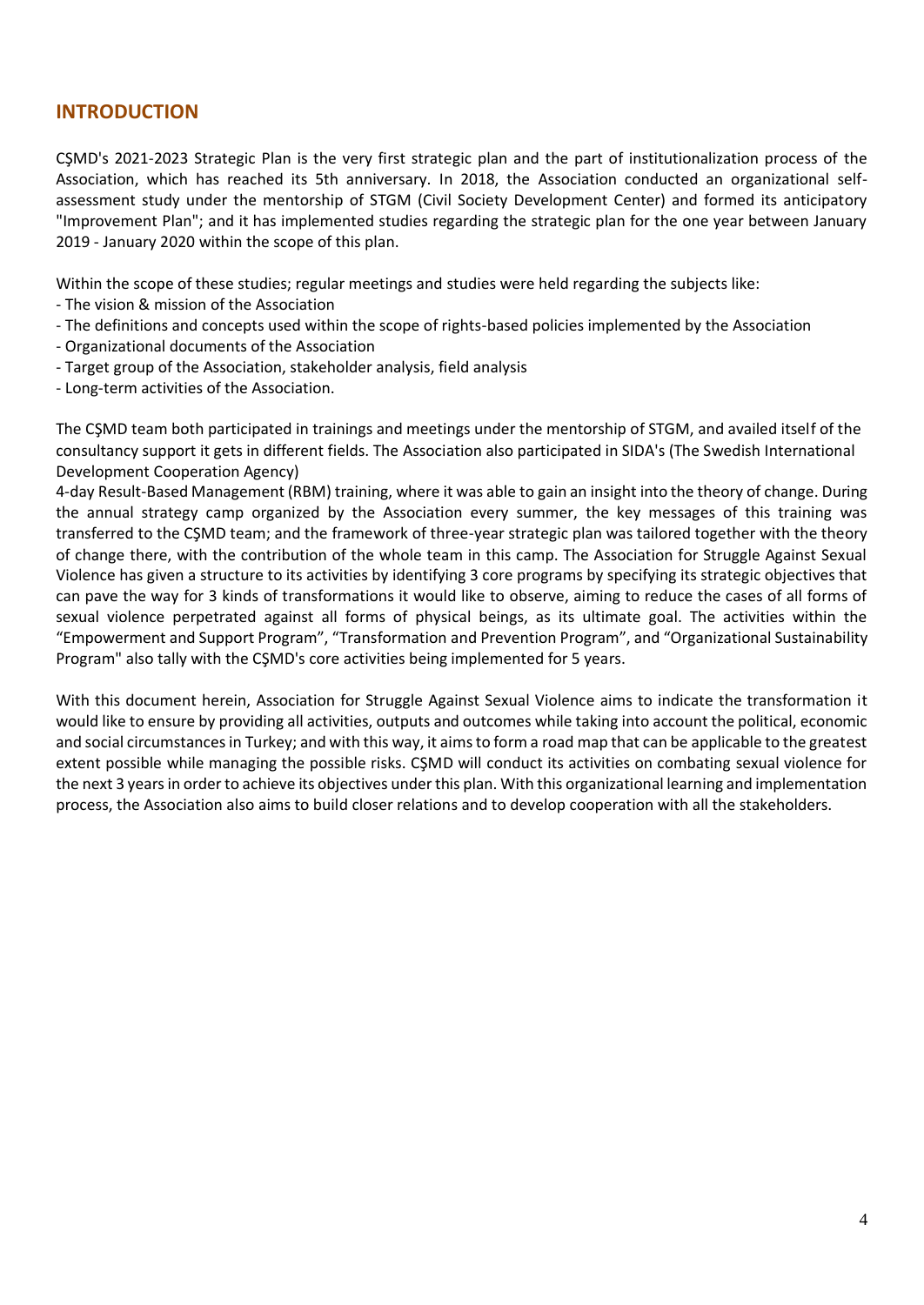# **CHAPTER I**

"Everyone has the right to life, liberty, and security that cannot be arbitrarily threatened, limited, or taken away for reasons related to sexuality."

Declaration of Sexual Rights World Association for Sexual Health (WAS)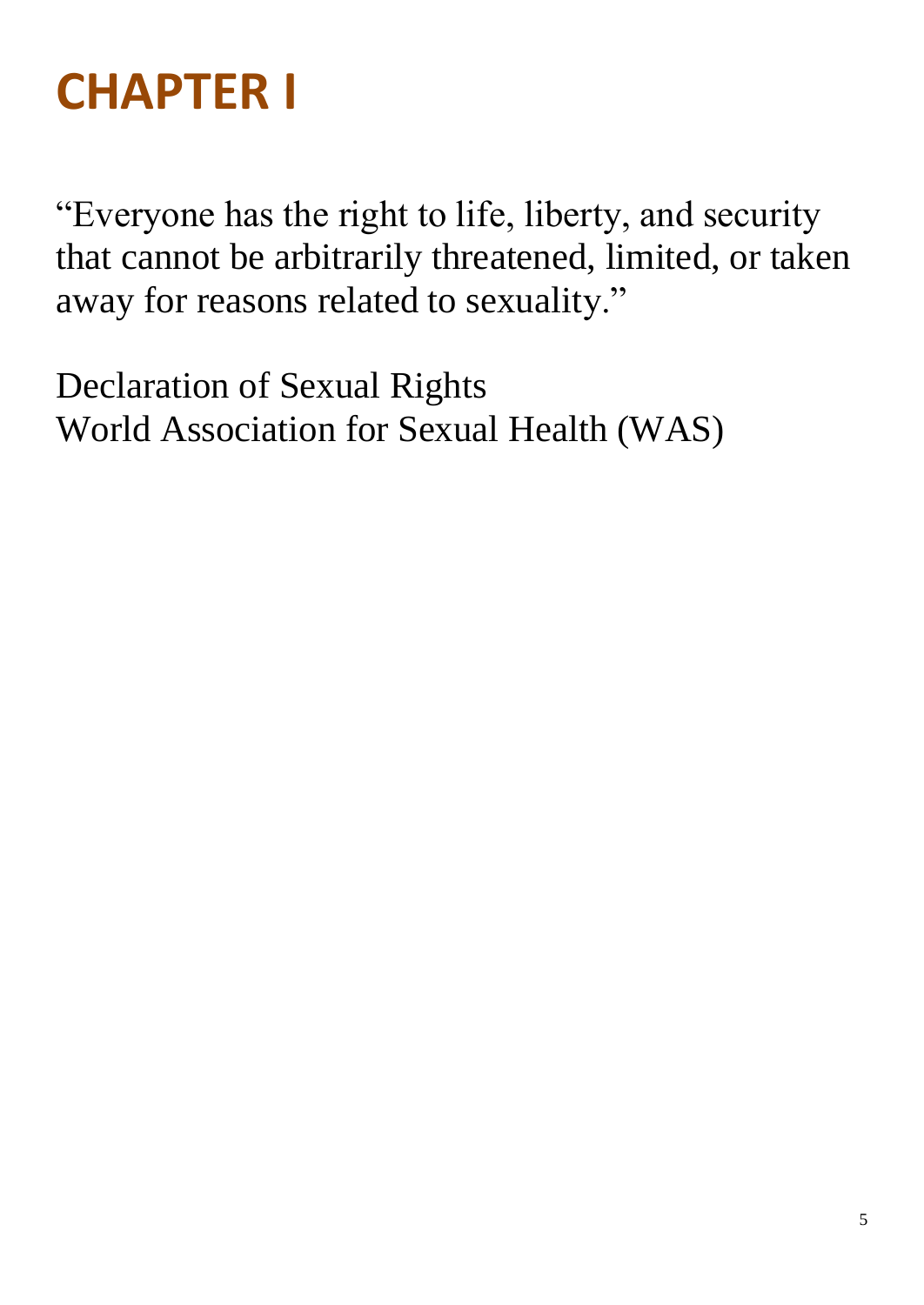#### **1.1 Who are we as CŞMD?**

Association for Struggle Against Sexual Violence (CŞMD); was established officially in 2014 in Istanbul by the activists, who have taken/take part in feminist, LGBTI+, children's rights movements, animal liberation movements, movement for the rights of refugees and ecology movements, and who make efforts in order for the issue of sexual violence in Turkey to be addressed as a matter of concern by an inclusive, intersectional and empowering approach despite the polarized gender binary system in Turkey.

The Association conducts support, workshop and advocacy studies with a queer feminist perspective in order to make the sexual violence more visible, addressable and debatable; in order to bring the invisible forms of sexual violence to the agenda and to struggle against all forms of sexual violence without establishing any hierarchy among them.

#### **1.2 Our Values**

**CŞMD is a Queer Feminist Association:** While CŞMD is combating sexual violence perpetrated against all forms of physical beings in different forms and manifestations, it notes that these different forms are fed by different or multiple power systems / mechanisms such as patriarchy, general and public morality, polarized gender binary system, racism, nationalism, and speciesism; and it devotes itself to act without establishing any kind of hierarchy between them. Therefore, it adopts queer and feminist perspectives / methods that can allow the intersection of both similar and different fields of struggle.

**It is Inclusive and Intersectional:** It does not define its field of activity as an association limited to serve a certain area such as women, LGBTI+, youth or children. Sexual violence is a form of violence which can be perpetrated against children, young people, elderly people, persons who identify themselves as a woman or man, persons who do not fit into any gender in gender binary system, refugees, persons with disabilities, LGBTI+, animals; and it is a form of violence that the can be perpetrated against any person from any profession, gender, social class, country, ideology, belief and lifestyle. CŞMD embraces this inclusion and intersection in all the information it provides and in all the materials it produces.

**It is Creative and Flexible:** It always cares about experience sharing and sustainability. At the same time, it is open to change and development, new ideas and methods while being flexible.

**It has a Critical Point of View** It acts with the assumption that sexual violence is a matter directly related to power and authority. It questions and criticizes the power dynamics and the norms arising from these dynamics. In the same way, it gives importance to the mechanisms of criticism and self-criticism in building communication within the Association.

**It is anti-hierarchical:** CŞMD is an anti-hierarchical association that believes the power of teamwork and solidarity. In case of building internal and external communication, it embraces the open communication and transparency approach. It does not establish any hierarchy among the forms of violence; it is in a constant struggle against all forms of sexual violence, while giving priority to the invisible forms of sexual violence.

**It is Sex-Positive:** CŞMD has a point of view that sexuality is a common phenomenon and that everyone can enjoy their sexuality in different forms and in various ways. It respects personal values. It does not associate sexuality with public morality, nor limit it to gender norms. It does not establish any hierarchy between the attitudes and practices of persons regarding their sexuality and it defends the consent and communication. It considers sexuality, as something shall be spoken-out loud and it encourages the persons to talk about their sexuality. The right to comprehensive and inclusive sexuality education, which is implemented from a sex-positive perspective, is among the areas that CŞMD built as a part of its struggle.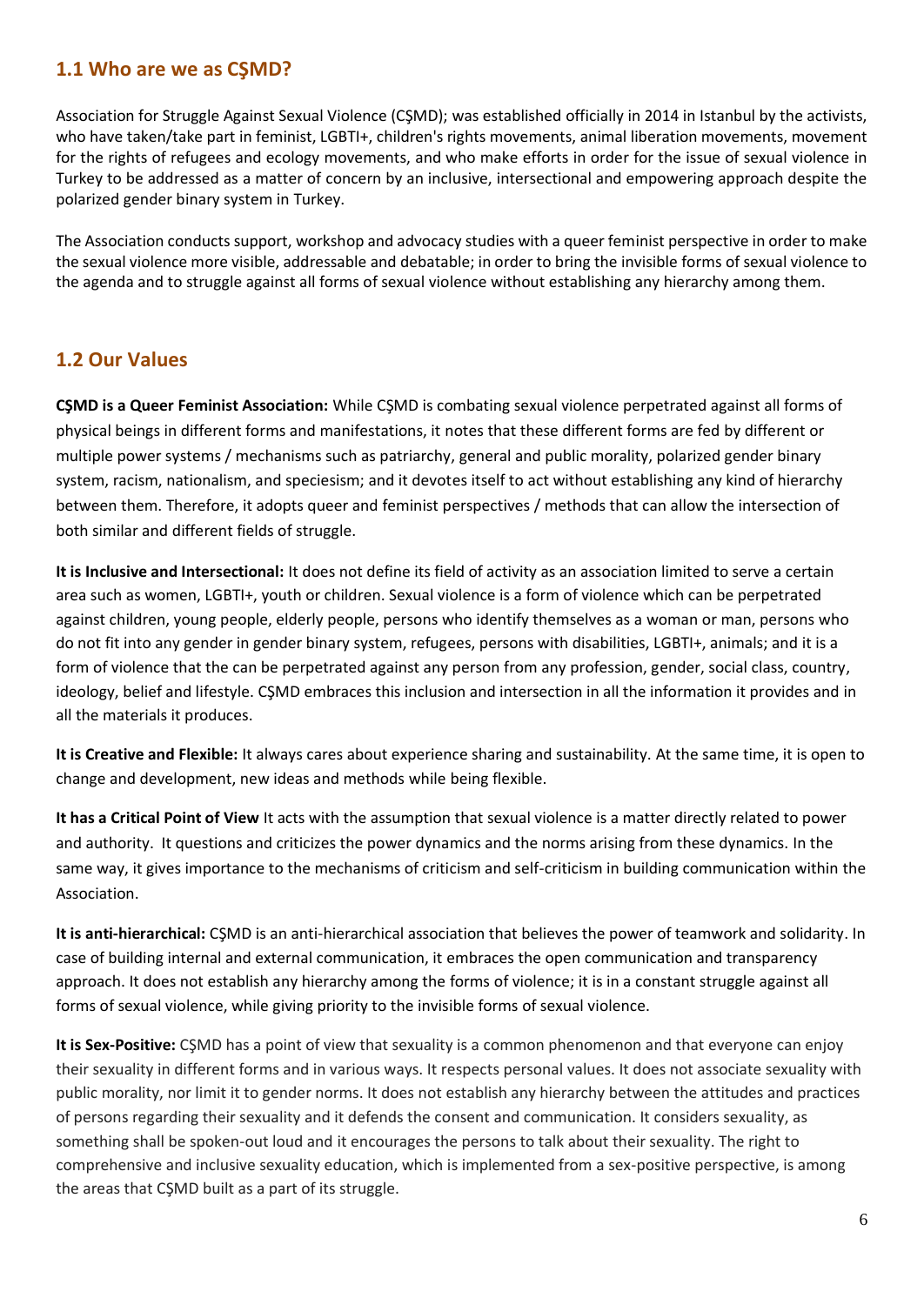**It embraces Anti-Discrimination and Equality:** CŞMD is against all kinds of discrimination based on the factors such as gender, age, race, religion, language, political or other opinion, class, ethnicity, sexual orientation, gender identity, health status, disability status, marital status, asylum seeker or refugee status. It has a zero tolerance policy against hate speech and discrimination, speciesism, sexism, homophobia / transphobia / biphobia, and any form of discrimination. Working principles of CŞMD include providing and ensuring a working environment where everyone can feel safe and free from prejudices.

**It embraces Anti-speciesism:** CŞMD argues that all animals are sentient beings having the right to live without being exploited, tortured or ill treated. As the sign of its struggle against speciesism and against the exploitation of animals; CŞMD embraces the abstention from all animal products and by- products within its office environment and during its activities. It does not use its financial resources for the products obtained as a result of animal exploitation.

**It adopts a Participatory Approach:** CŞMD focuses on and encourages the participation of children, young people and survivors in its field of studies. It participates in rights-based networks and platforms that can enhance the combat against sexual violence. It uses consensus as a method of decision-making; it cares about participation and collective production.

**Testimony carries an evidentiary weight:** CŞMD believes the testimonies of the survivors. Survivors do not bear the burden of proof in their testimonies, they are not obliged to prove and document the violence they are exposed to. CŞMD does not look for evidence to initiate the necessary processes. It acts to operate mechanisms that strengthen those exposed to violence and support their well-being.

**It is Accountable and Transparent:** CŞMD considers the principle of transparency and accountability in its activities, actions and financial resources. It constructs the methods and structures that will ensure that resources are used wise and responsibly.

**It promotes the global ecosystem:** CŞMD imagines a world where there is no exploitation against all living things in the ecosystem. It is aware of the fact that the climate crisis targets the entire ecosystem and all the lives within it. It treats climate justice as a political problem and it adopts a responsible approach. It uses its resources in this direction.

**It is an Anti-militarist Association:** CŞMD is an anti-militarist association, it is against every organized or unorganized policy and practice of violence; it has a structure that uses nonviolent communication methods believing in the right of self-defense.

# **1.3 Association for Struggle Against Sexual Violence Approach to Sexualized Violence**

- Rather than a mercifying, victimizing, judging, embarrassing social language; it embraces and advocates for an empowering, solidarity promoting and rights-based language and approach, while addressing the survivors of sexual violence. It combats the social perception blaming the survivor of violence and acquitting the perpetrator.
- It works to make the forms of sexual violence that are less visible in society, to be visible and does not establish hierarchy between different forms of sexual violence.
- It adopts the idea that each individual may be the subject or the survivor of violence. It does not use a language that marginalizes or alienates sexual violence; it does not polarize persons as "we" and "they".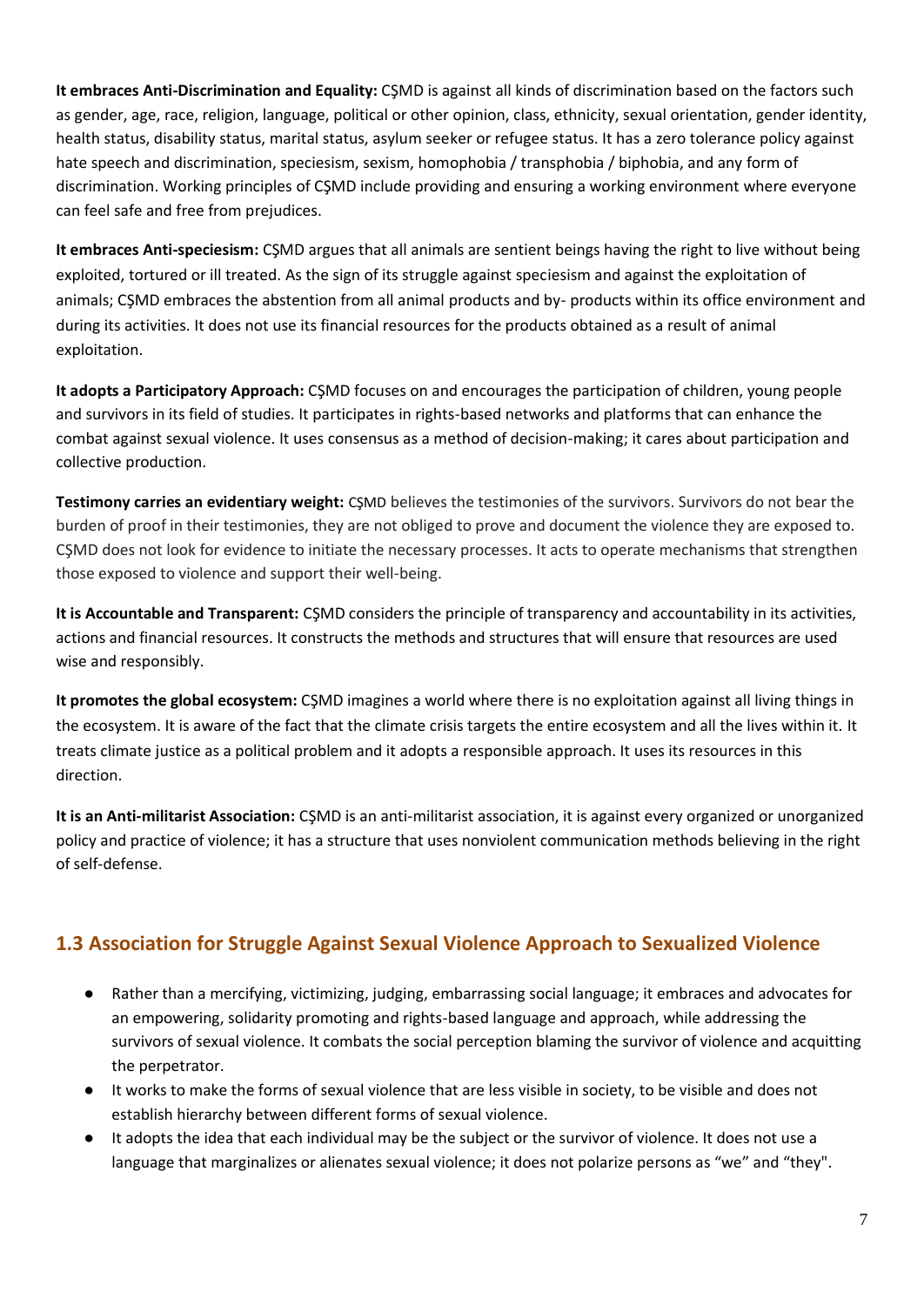- It emphasizes the importance of individual transformation in the combat against sexual violence and advocates for "Change Starts with Me".
- CŞMD does not aestheticize violence, does not reproduce it, it avoids consuming it.

#### **1.4 Vision & Mission**

#### **Vision:**

Contributing to a kind of a planet, where the existed social perception on sexual violence are fully transformed into another that can liberalize and empower the survivors in a way that it will eliminate all forms of oppression and discrimination; a planet in which all human beings and animals have their own dignities and the right to live without being exploited, tortured or ill treated.

#### **Mission:**

Association for Struggle Against Sexual Violence conducts productive studies and supportive and awareness-raising activities in order to change the social norms, perceptions, behaviors and practices that cause sexual violence. It contributes to the mainstreaming of a rights-based and empowering approach that covers all individuals in order to prevent the prevalence of silencing, shaming, victim blaming and to break the social construction of false beliefs about sexual and sexualized violence.

#### **Core Activities Implemented in line with the Mission:**

- Awareness-raising workshops and events
- Providing Information and production of materials
- Advocacy activities

#### **1.5 Main Concepts**

#### **Sexual Violence:**

Sexual Violence; defines any actions, behaviors and interventions inflicted by the person(s), including attempts and threats regarding sexuality, without getting consent, by building consent or in cases where persons are incapacitated to consent.

#### **In what kind of situations persons are incapacitated to consent?**

- In cases where the person is exposed to violence
- In cases where the person is under the influence of alcohol or drugs
- In cases where the person is not sober enough to consent due to substance use such as drug consumption, etc.
- In cases where the person is Incapacitated physically or mentally / spiritually to consent
- In cases where the person is a minor (under the age of 18)
- In cases where the involved party is non-human animals, incapable of giving consent

#### **What do we mean by all kinds of actions, behaviors and interventions?**

The action may be actual, attempted, or threatened act or behavior. Those acts are directed against a person's sexuality using coercion that may involve psychological intimidation, blackmail or other threats. It may involve interfering with someone's physical and / or sexual integrity: for example, an intervention threatening sexual health, hindering the access to medical treatment and services related to reproductive health, or a mandatory genderconfirmation operations in intersex persons.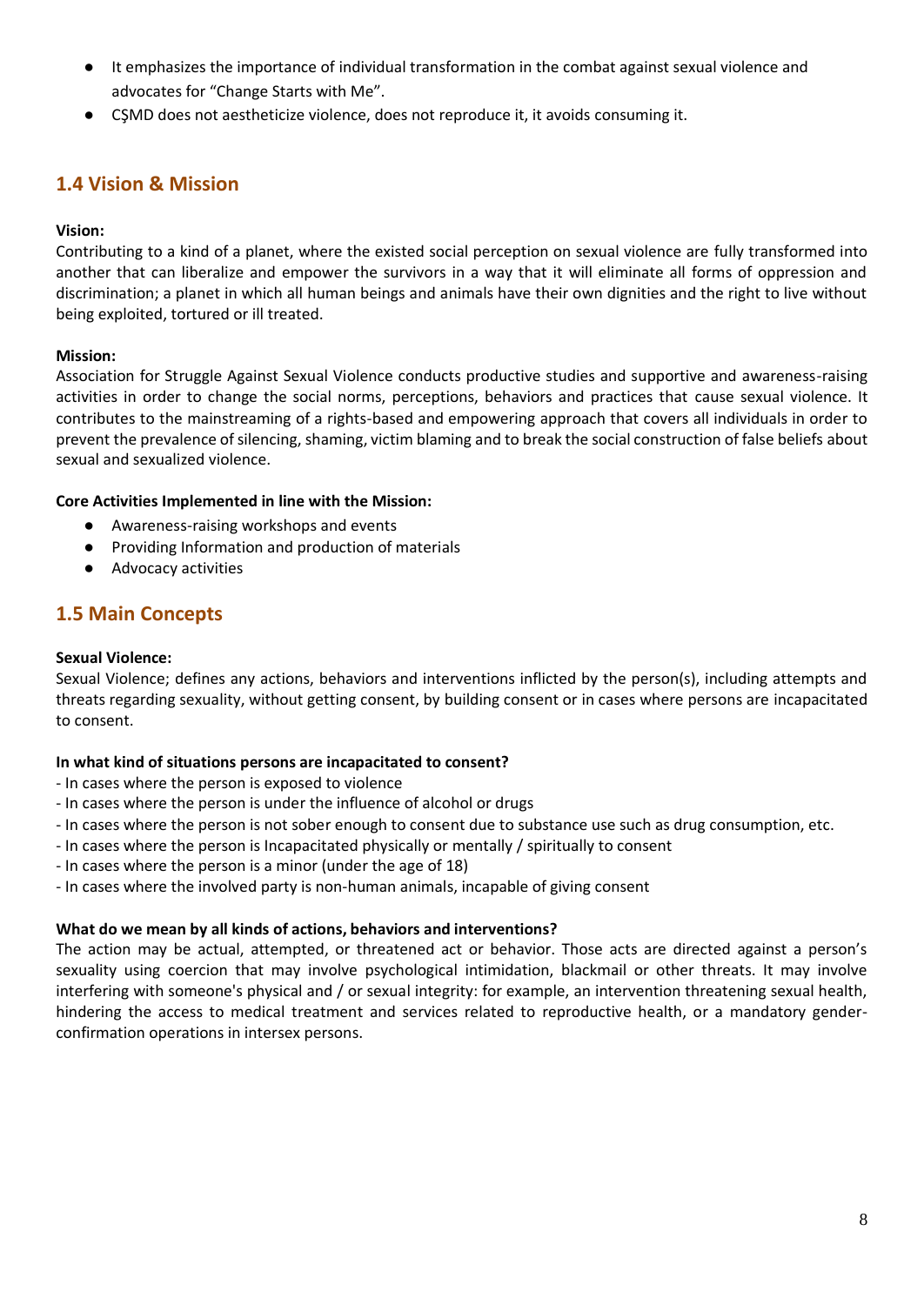# Sexual violence is not related to sexuality; rather is related to the use of power as a means of violence.

- It is a problem affecting public health.
- It is a direct violation of rights and freedoms.
- It is a socially learned behaviour, therefore it can be PREVENTED

**Sexualized Violence:** is any non-consensual, unwanted, actual, attempted or threatened act or behavior that is carried out through sexual means or by targeting a person's sex, sexual identity, sexual orientation, gender identity or gender expression.

#### **Why is the concept of 'sexualized violence' used?**

Sexualized violence is a more inclusive concept that explains the invisible forms of sexual violence including not only physical coercion, but also threat and pressure on our gender identities. In many countries in the world, rights-based activists and experts choose to use this concept, because sexual violence does not occur solely through 'sexual acts' and it is inadequate in explaining the forms of violence that affect our lives and that target our sexuality.

The concept of sexualized violence refers to the invisible, less visible forms of physical and emotional violence, oppression, the acts targeting the sexuality of persons and the acts related to the sexual or commercial purposes or the forms of non-consensual sexual contacts inflicted by perpetrators in the societies in which many people perceive sexual violence only as harassment, rape and sexual abuse.

Sexualized violence highlights the message that sexual violence is not about sexuality, but is about power relations, unequal conditions and discrimination such as sexism-speciesism-homophobia etc. It also implies that those acts are inflicted on women, animals, LGBTI+ persons in order to control and regulate their bodies and sexuality; to humiliate, insult and punish them.

#### **Sexual Abuse:**

It means the sexual exploitation of individuals who are under the age of 18 (defined as children in international conventions and national legislation) by a person who is responsible for themselves in regard to their age and developmental state, and who has a relationship of trust or power with the said individuals. Sexual abuse should not be confused with curious, consensual sexual games or violent behaviors between peers. For an act to be called sexual abuse, one of the parties must be an adult. Sexual abuse can also occur in a virtual environment and is not limited to physical contact. Contrary to popular belief, people who expose children to sexual abuse are not often strangers, but the relatives or the people they know, trust, respect and maybe like. Abusive adults often abuse them by abuse of confidence and betrayal of trust. When this abuse occurs in the family, it is called "domestic sexual abuse".

#### **Survivor:**

It is used for people who have been subjected to any form of sexual violence at some point in their lives. It is preferred because it is a more empowering concept than "victim" or "injured party". To survive; means that regardless of the violence experienced and the extent of the trauma it led to, we can find healing by clinging to ourselves and getting support from acquaintances, and we can live a more satisfying and productive life.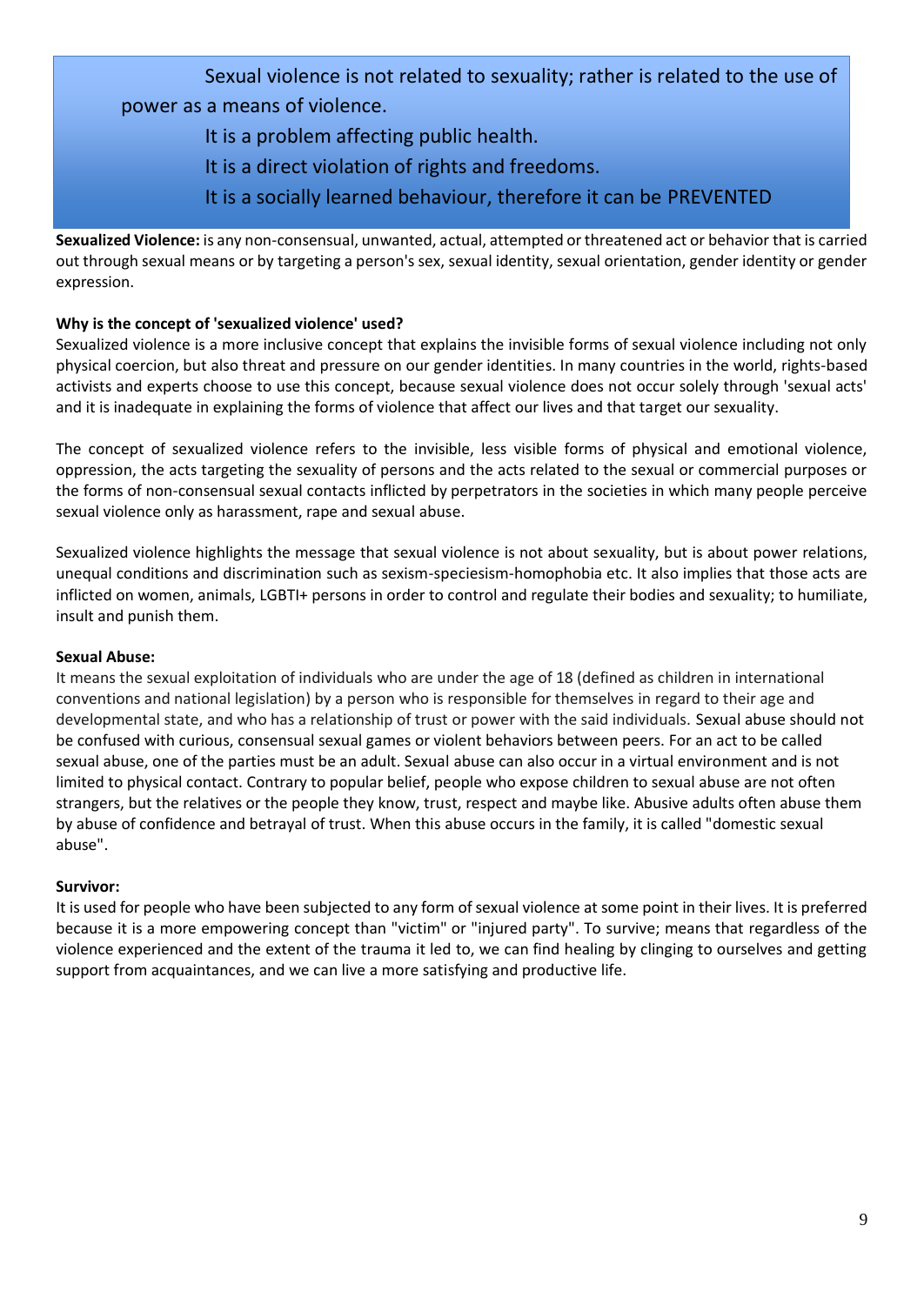# **CHAPTER II**

# **2. Field Analysis on Sexual Violence**

### **2.1 Legislation, issues and restrictions on sexual violence in Turkey**

Sexual violence has been brought up to the agenda together with "domestic violence" and "harassment" for the first time in Turkey by the women's movement in the 1980s, the activism in that regard has become stronger in 1990s, where the movement has positioned itself as opposed to the practices such as virginity testing. As of 1990s, owing to the fact that departments of women studies were opened in universities, the cooperation were developed with international organizations, CEDAW (Convention on the Elimination of All Forms of Discrimination against Women) was used as a reference in regulations and legal practices, General Directorate on the Status of Women (GDSW/KSGM) was opened, the women's movement and the feminist movement have also empowered at the organizational level, advocacy and lobbying activities have been conducted to eliminate the problems of violence and discrimination.

Following the process where Turkey became the candidate for nomination for EU membership, Civil Code was amended in 2002, Turkish Penal Code was amended in 2004, and in this process, the feminist and LGBTI+ organizations have been able to ensure the majority of their requests to be reflected in the reform process. In this process, important legal amendments have been made such as division of marital property, change of the status of man as the head of family, abolition of crime of adultery, abolition of differences in penalties in sex crimes regarding the sexual assaults against married / single women or abolition of abatements in penalties regarding the rape of sex workers and the inclusion of spousal rape as a crime. An important development for the prevention of violence was the signing of the Istanbul Convention in 2011, in which the state ratified that it will play an active role in cooperation with all institutions in preventing domestic violence against women and girls. In this context, Law No. 6284 was also adopted and a legal framework was established to protect women and girls from violence.

Despite the fact that advocacy and legal measures against gender based violence increased in Turkey throughout the 2000s, problems and limits in the understanding and treatment of the issue of sexual violence persists in Turkey. Some of those problems are listed below to better understand CŞMD's intervention in the field/how the struggle against sexual violence and its effects is carried out in the Turkish context.

**Limited understanding of sexual(ized) violence and its effects:** The first of all these is that the handling/treatment of sexualized violence in the Turkish context is mostly focusing on domestic violence and as a threat to the family structure and relations (rather than a human rights issue) both at institutional and social levels. Even within the framework of such conceptualization preventive and precautionary measures are and the services offered by institutional mechanisms are limited. Different types of sexual(ized) violence such as harassment, different axes of inequalities such as ethnicity or sexual orientation, and structural reasons (such as sexual myths, patriarchal and sexist stereotypes) are not problematized and even reproduced.

**Conservatism & gender backlash:** In Turkey, state-supported media makes regular propaganda and states that Law No. 6284 and the rights it contains, right for alimony and the Istanbul Convention destroy the family institution, women's shelters are dysfunctional and independent women and LGBTI+ organizations harm the society. No steps have been taken to prevent early and forced marriages, rather a parliamentary commission has been established to prevent divorces, a bill was introduced to the parliament to marry off the children to the perpetrators of rape, muftis have been given the authority for performing official weddings and the education system has been changed and limited to 4+4+4 years, which negatively affected the schooling rate of girls. Even though the rights of women, such as the right to abortion, divorce, alimony, protection from violence, file a complaint against domestic rape and sexual abuse, educational rights are included in the legislation as the protected rights and freedoms, it has become difficult for the persons to enjoy these rights as well as recognition of LGBTI+ persons in constitution, freedom of assembly and fundamental human rights with the actual practices caused by these discourses. "Gender Equality", which was one of the 26 targets covered by 2019-2020 program of the General Directorate of Special Education Guidance and Counseling Services, was removed from the program on 11 September 2019 and then "Gender Equality" was removed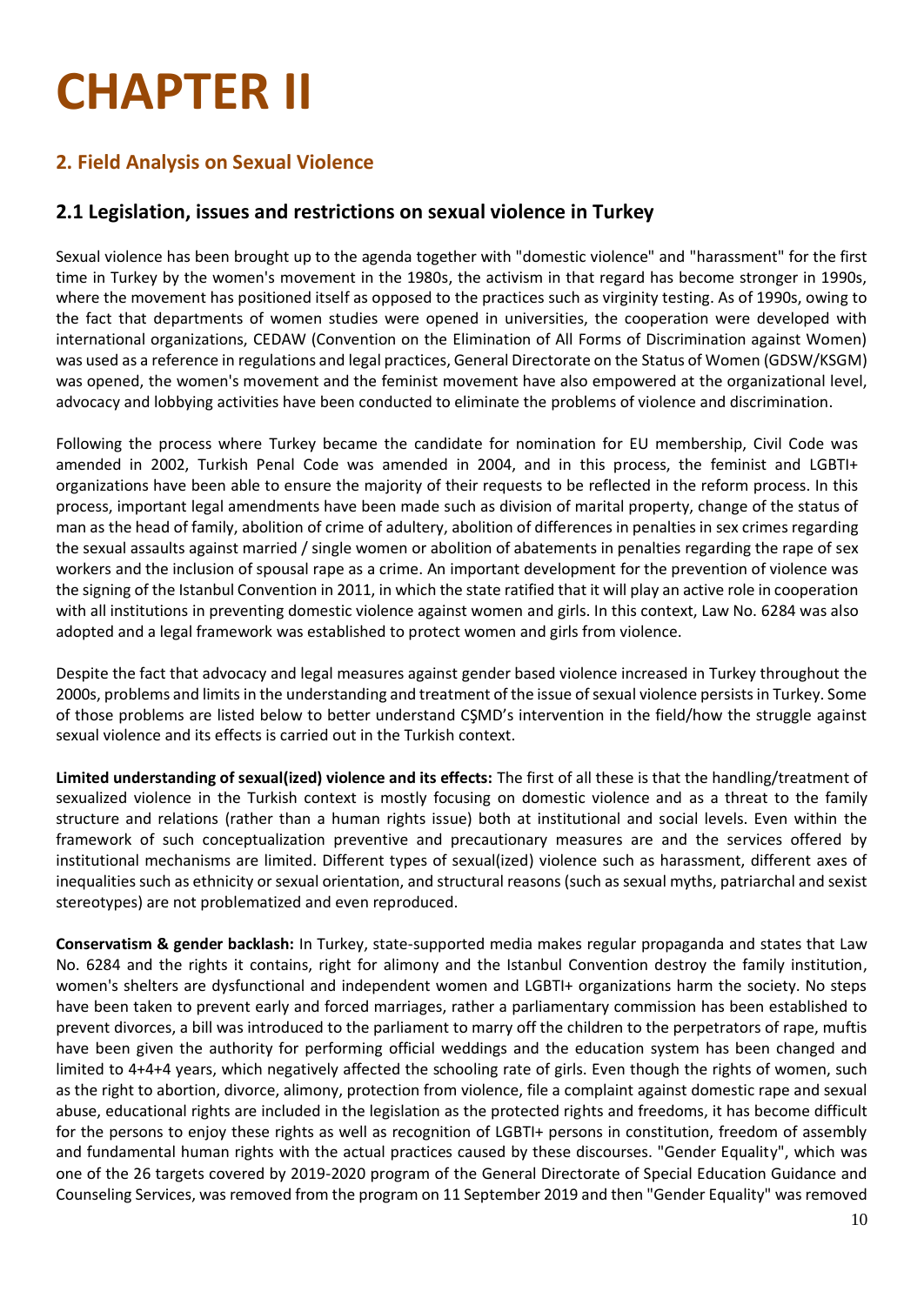from the all field of activities of the Ministry of National Education's Regulation on Social Services with an amendment on regulation published in the Official Gazette on 12 September 2019. In addition to that, Council of Higher Education has removed the Certificate of Attitude on Gender Equality sent to all university rectors from its website.

**Problems in practice:** As mentioned, in the Turkish context the issue of sexual(ized) violence is treated selectively, with a mere focus on domestic violence. It is stated by women's organizations that despite its inadequacy, the Law No. 6284 is a significant legal document, however there are still problems in the implementation of the law and the relevant public staff has not enough information and level of awareness. The number of women's shelters in Turkey is still far below the numbers expected and there is no monitoring and evaluation study regarding the quality of the service provided there. Public institutions do not provide information and support to civil society regarding support services and they refrain from providing their opinion and collaboration. It is observed that public institutions do not share information with the media or with each other, and there is no decent coordination other than some specific services. It is not known who is behind the mechanism controlling the services, and the state seems to monitor and control its own services. However, there is no current research about violence against women and sexual violence that the state has shared with the public the most updated one is dated on 2014. State does not publish statistical data and research to show how many women were subjected to violence; how women and girls are protected from violence. Discrimination and violence to which LGBTI+ persons are exposed to are addressed only by LGBTI+ organizations.

**The Deficiencies in mechanism and in practice**: Within Turkey, **there are no specialized support units for the survivors of sexual violence. There are no units such as National Emergency Response Hotline, Rape Crisis Center, Sexual Violence Counseling Center and** *"Sexual Crimes Unit"* **or similar units in the Prosecutor's Office or in the Police Department.** Since the existence and functions of such units are not known to the public, the issue of supporting the survivors is not brought up to the agenda enough and the public is mostly discussing the impunity of the perpetrators. State agencies do not assume the obligations of preventing and protecting the survivors; the concept of "sexual violence" is almost never used by public institutions.

**Lack of public-civil society dialogue and problems in access to information:** The policy on violence, which has always been eclectic/fragmental in Turkey, could not reach to a holistic perspective due to the fact that the communication between the state and civil society organizations has been interrupted thoroughly since 2015. Non-governmental organizations cannot find a ground for bringing up the deficiencies regarding the rights and services to the agenda, and the organizations that call themselves feminist or LGBTI+ or the organizations that raise the violations of the rights of different groups are presented by the government as marginal organizations and even as a threat to national security. State of Emergency and then the transition to presidential government system in Turkey affected the functioning of bureaucratic and institutional structures and affected the coordination and efficiency of support systems for the survivors of violence negatively which are already inadequate, and affected the access to information negatively.

In this period, where democratic rights were limited on the grounds of security measures, where polarization and violence cases in the society escalated, it is observed that the number of sexual violence cases has increased and vulnerable groups (refugees, LGBTI+ persons, children, women, persons with disabilities, animals, etc.) of the society became more vulnerable to the risk of sexual violence.

**Reproduction of patriarchal sexist discourse through media channels:** Media, which is identified as a strategic area for the first time by Beijing Declaration Platform for Action, is one of the areas where gender inequality is observed most in Turkey. The increasing pressure on the media in the new era has limited the capacity of the media to approach the practices or policies critically, the contents produced are mostly tabloid or sporting and the media has continued to reproduce its problematic point of view in that regard. The mainstream media maintains male dominant, discriminatory and marginalizing language and perception, and the news on sexual violence do not have a rights-based perspective approach, rather victim-blaming approach are being spread at the social level.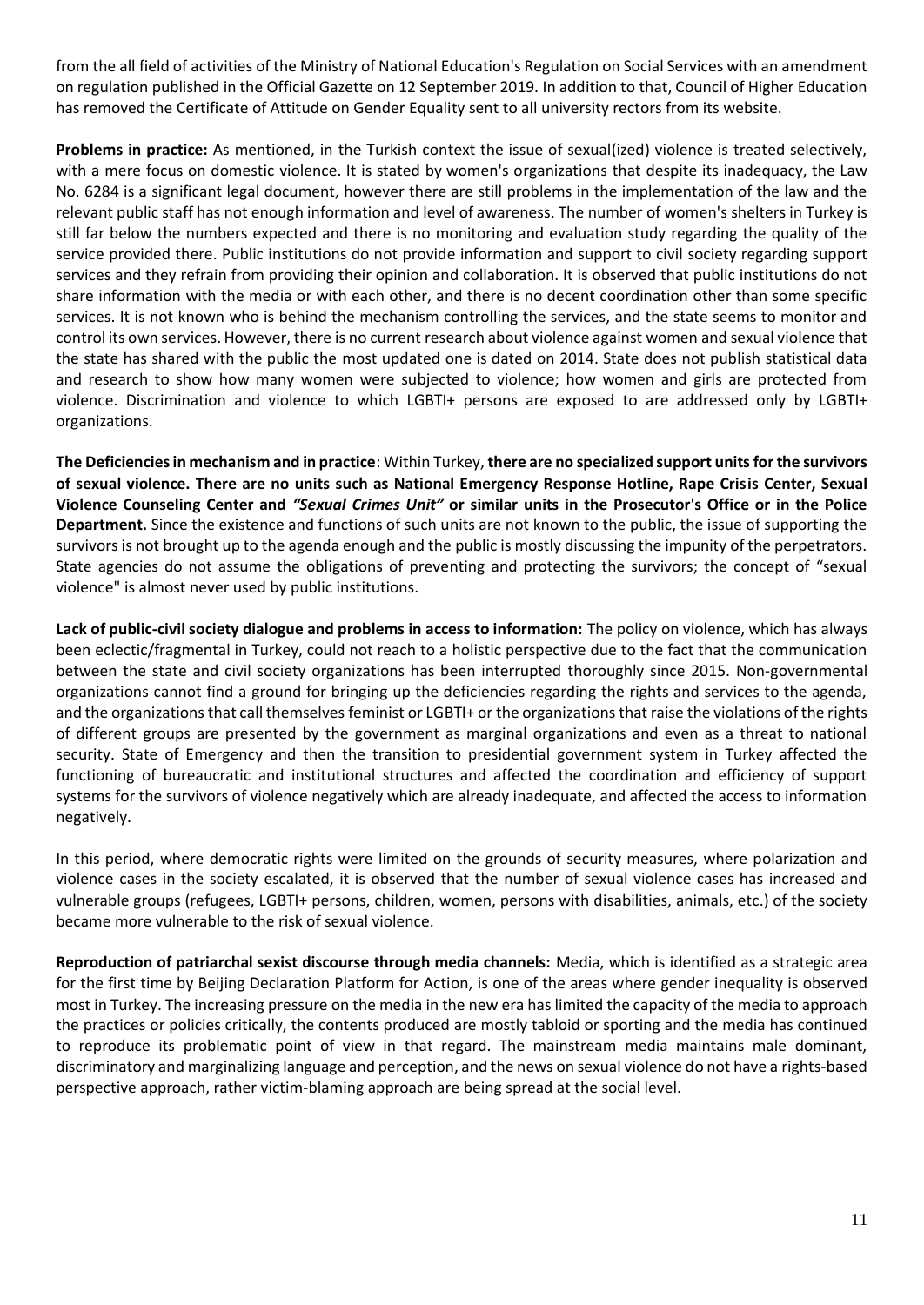### **2.2 Least visible forms of sexual violence in Turkey**

**Sexual violence / abuse against animals:** Although Law No. 5199 on Protection of Animals has been in force since 2004 in Turkey, it does not consider the animals as the holder of right and thus it clearly fails to protect them. Both in society and in the laws, animals are seen as goods, and they are not considered as social creatures and as sentient beings. Second paragraph of Article 151 of Turkish Penal Code, defines the killings of owned animals or the sexual abuse of owned animals as "damage the property" and it imposes administrative fine. Violence against animals "not owned" is not considered as a crime and even the administrative fines that must be compulsorily imposed are not fined persistently. Although as an electoral pledge it is stated that imprisonment will be imposed in cases of violence against animals during election periods, the impunity of acts of violence against animals continues since the expected amendments in the law after the elections have not yet been made. Although it is known to be very common, there is no statistics or research on sexual abuse of animals. Many animal rights organizations treat the crime of sexual abuse of animals as an individual crime, which prevents the social background from being visible. There are no preventiveprotective studies in the field of education.

**Sexual abuse of children and young people:** Sexual abuse of children is addressed in Turkey by leaving the rights and participation of children aside. In addition to the cultural reasons, such as the fact that adults have authority over the children, children are not seen as individuals, unconditional respect and obedience are expected by adults from children, the family is considered as sacred and as superior to all values, ignorance regarding sexual abuse and false beliefs; the structural reasons, such as the lack of access to regular and rights-based training and raising awareness activities like comprehensive sexuality education, increase the sexual offences against children and make the violation of children's bodily integrity and sexual abuse invisible. Sexual abuse is discussed after the occurrence of violent behaviors and the children are harmed, public institutions has no point of view regarding preventive-protective approach to sexual abuse and adequate preventive measures are not taken. Course of action in abuse support services provided by the relevant Ministries and the approach of administrative staff is far from being rights-based and preventive. Children may be exposed to secondary traumas and their statements may not be taken seriously. Although Child Monitoring Centers have been opened, there are no standardized practices yet. In addition to lack of information and coordination, there is no adequate monitoring study conducted. On the other hand, violations of the rights of children are widespread in the media. There are scarcely any research and applications for children with disabilities. Sexual development and education find limited space in the field of special training, like other fields. The subjects such as sexual development of children, communication, personal boundaries, concept of consent, children's bodily autonomy can only be studied through guidance counselors in schools, these guidance counselors have limited access to empowering resources and materials. Sexual abuse of adolescents is more invisible due to the perception of adolescents in the society and these cases are generally found acceptable as if the young persons have given their consents to such cases. This perspective paves the way for early marriages and school dropouts. The discrimination and violence experienced by LGBTI+ children in school and family increase the rate of suicides among adolescents.

**Dating violence:** Although the concept of dating violence is becoming more visible in Turkey, this issue is not discussed within the scope of "safe relations" or "sexual health" in related platforms. The fact that the concept of dating/flirt is harmonized with "immorality" due to conservative policies hinders the studies on dating violence to mainstream and to be transformed into preventive protective studies in schools in Turkey. Instead of reducing and preventing the severity of dating violence, it is seen that policies such as early marriages and lowering the age of consent are applied to eliminate flirts. Although guidance counselors and psychological counseling and guidance teachers in high schools are aware of the incidents of dating violence among young persons, they cannot find adequate resources to develop and implement a preventive - protective approach. The number of young persons who have access to comprehensive sexuality education in the formal education system is limited and very few and those can only have access to this training in private schools. While news about young persons murdered by their partners take place more frequently in media and get negative reactions; the mainstream media maintains its perspective, which is victim-blaming and normalizing violence in relationships. Because of gender inequality and prejudices, it is more difficult for young women and young LGBTI+ persons to express the violence they exposed to in their relationships. Even though it is rare, there are some centers of municipalities, NGOs and some Youth Centers that conduct raising awareness studies in that regard and welcome the applications in cases of dating violence.

**Sexual violence against LGBTI+ persons:** Despite Article 10 on the equality before the law, since there is no reference to the terms such as sexual orientation and gender identity, LGBTI+ persons are not recognized in and protected by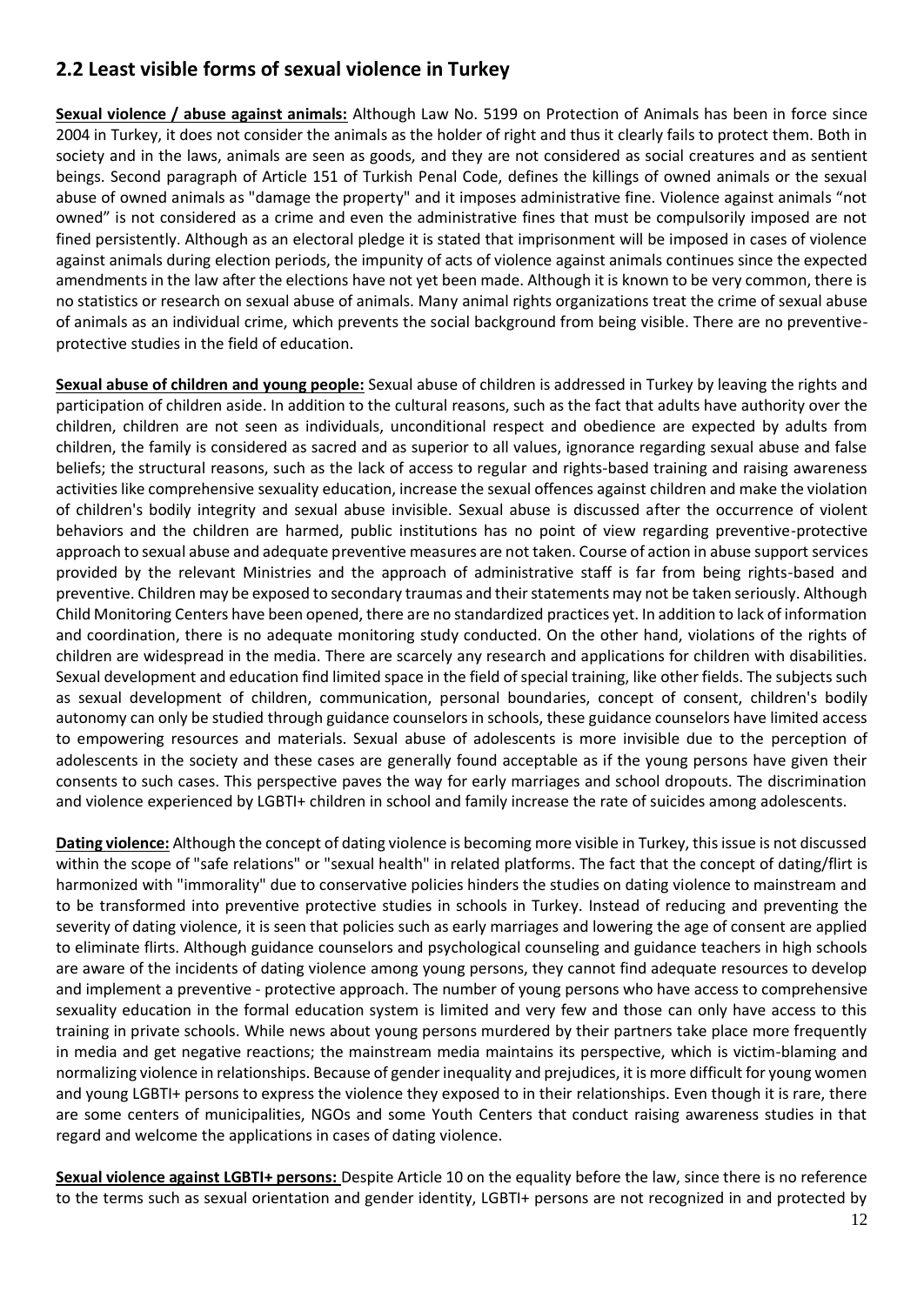the Constitution. In addition to nonrecognition and bias in the criminal justice system, the stigmatization and marginalization of LGBTI+ identities facing discrimination, physical coercion, threat and pressure within the society lead to a higher risk for sexual violence. Besides the constitutional and societal levels, LGBTI+ persons also encounter sexual violence in the medical setting through unethical practices such as 'corrective therapies' to change the sexual orientation, forced genital and anal examinations, and treatment on intersexual children without their consent. Addressed only by the LGBTI+ organizations, preventive-protective approaches to the sexual violence against the LGBTI+ persons are either inadequate or unavailable, in addition to the non-existence of the specialized support units. Lesbian, bi+ and trans women who face forced marriage and coercive rape cannot access the support systems and shelters for women because of homophobia, biphobia and transphobia. Additionally, because of the fear caused by prejudices and discrimination such as disclosure, judgment, and victim-blaming, LGBTI+ survivors who experience sexual violence in their relationships cannot practice their right to legal remedies.

**Sexual violence against men:** Sexual violence against men is a taboo in Turkey and is an invisible issue, which is never discussed. There is no common belief in the society regarding the fact that men can be exposed to sexual violence. Likewise, there is no shelter or support unit for cis-male survivors.

### **2.3 The visibility of sexual violence in social level in Turkey and the increase in its visibility**

Sexual violence has been brought up to the agenda by the feminist and LGBTI+ movements in the 1980s and 1990s as a rights-based field of struggle and developed as a form of activism built on visibility effort. In the last decade, sexual violence and abuse have evolved into a field of political advocacy, the steps of organizing and institutionalizing at the level of activism have started to take place, and a certain level of responsive approach has started to arise in the public sector (although it is not sufficiently comprehensive).

The visibility in Turkey in that regard has increased after the use of Internet and social media has extended; the fact that sexual violence is mentioned more and anti-violence campaigns take place in alternative media channels more are the significant elements ensuring this visibility. After the cases of sexual assault and sexual abuse, such as rape and murder of Ozgecan Arslan, mass abuses of children in one of the Ensar Foundation's dorms, caused public indignation in Turkey, social awareness has been raised and this causes the sexual violence cases to be newsworthy and regular news in that regard take place both in media and social media platforms. Via #metoo movement, which started in 2015 through social media and enables women all over the world to raise their voice against sexual violence and via #sendeanlat movement in Turkey, in which more than 4 million women participated, survivors were able to share their experiences of sexual violence.

The government's policies and initiatives have led the public to infer that state agencies and the judicial system will not provide women and children with a de facto protection and led the public to mistrust the public institutions. The fact that the government did not take effective measures to serve for the public conscience in certain and other sexual violence-sexual abuse cases that caused public indignation, and the fact that it did not take its own responsibility and it sometimes finds itself in defending the perpetrators, reinforced this mistrust. In November 2016, in the "Report of the Parliamentary Commission on the Investigation of the Factors Affecting the Integrity of the Family Negatively and Investigation of Divorce Cases", it is stated that there is a bill introduced to parliament stating that the perpetrator of the abuse /rape would benefit from probation if the perpetrator had a "decent" and "successful" marriage with the complainant child for 5 years. There is still effort to introduce this bill that is withdrawn after the negative reactions, to the parliament's agenda. Such initiatives increase the mistrust of Turkey's politics and state agencies and attract the attention of the public more while creating the motivation to follow similar initiatives via the media.

In the light of these developments, it has been observed that there is an awareness raised about the issues of sexual violence and abuse in social media, in alternative media and at the social level. We listed some of the recent developments we identified below, **we consider these developments as opportunities to promote the rights-based and holistic approach against violence embraced by CŞMD:**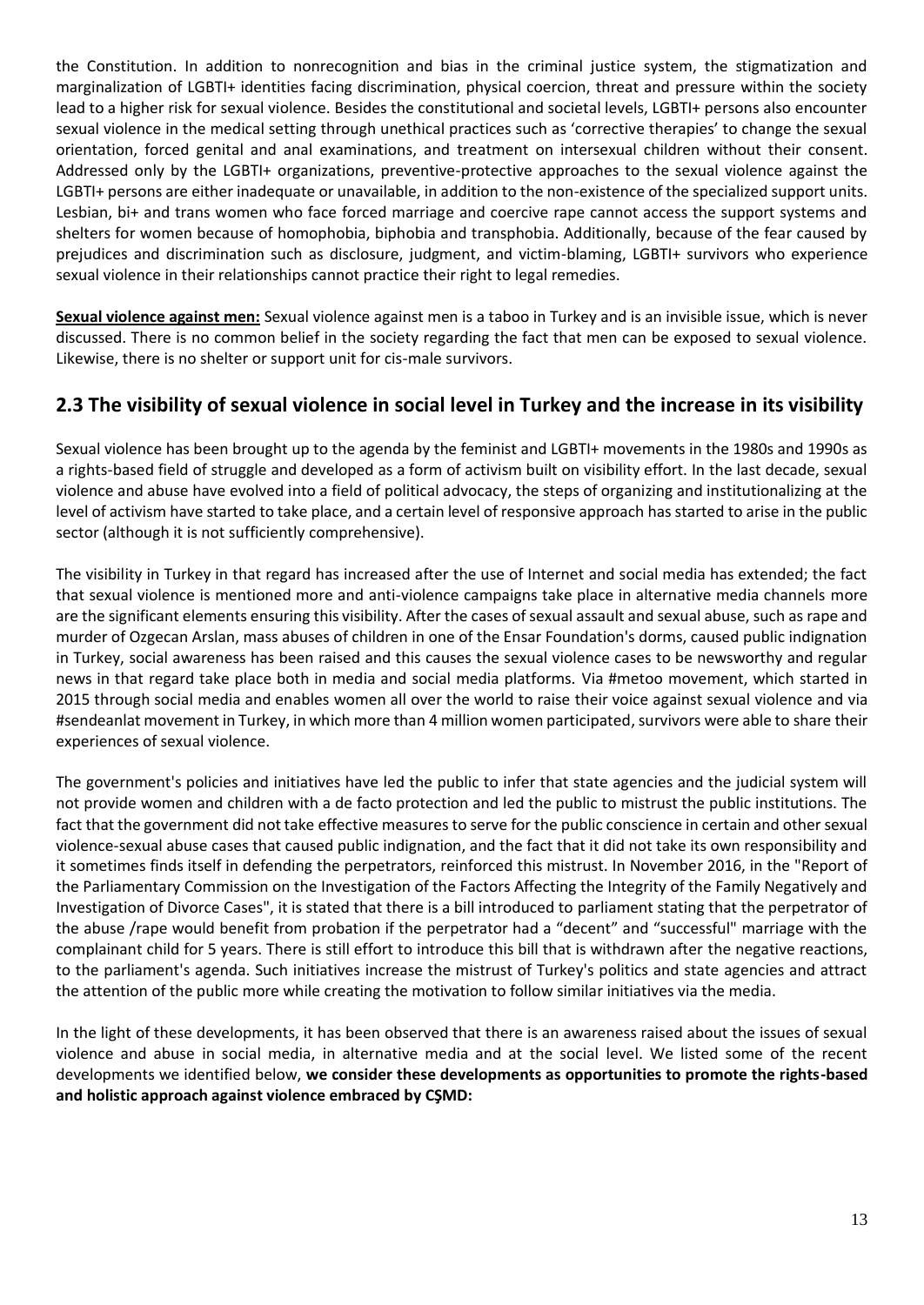- The awareness on different forms of sexual violence is raised in Turkey, especially among young persons. It is observed that the concepts regarding dating violence, sexual violence and sexual abuse become more visible and were discussed by the public.
- In the independent media, there are some efforts for the right-based reporting of sexual violence, albeit those are few. In this regard, in the studies of independent media, attention is paid to the use of language and visuals and the opinions of rights-based organizations are included in while the news are framed.
- Law No. 6112 on the Establishment of Radio and Television Enterprises and Their Media Services was adopted on 15.02.2011 and it was emphasized in the Article S of the Law that the programs that contradict gender equality, encourage oppression against women and abuse women cannot be published. $1$
- Forms of sexual violence and related violations of rights can be reported in civil society in a more diverse and inclusive manner than before. In addition to the murders of women and transgender persons, sexual violence is also recorded and these can be used to forge public opinion and pressure. About the different forms of sexual violence occurring in educational institutions, sports fields, public institutions, detention facilities, religious institutions, public spaces, there are studies produced by social facets like trade unions, political parties, municipalities, universities, NGOs and professional groups.
- We observe that the concept of the Rape Crisis Center and requests in that regard have been taken over by the women's movement especially since 2012 and the awareness on this has raised in the country. In fact, this demand has been included in the agenda of some political parties as an electoral pledge. It is observed that requests for support / service units specialized for the survivors of sexual violence have started to emerge publicly.
- It can be stated that the violence against animals is relatively more visible in the public opinion. As a result of this visibility, it has been observed that the request for the inclusion of violence against animals as crime are included in the electoral pledges of political parties. It is a fact that with the increasing number of vegan animal rights defenders, the number of the studies to combat against violence, which all animals are exposed to regardless of species increased.
- In Turkey, there are support services for children exposed to sexual abuse in 34 provinces called as ÇİM (Child Monitoring Center) and there are support services for survivors and for juveniles pushed to crimes in 63 provinces called as ÇODEM (Child Support Center). It is known that ÇİM will increase in number. There are also more NGOs and platforms that carry out projects supporting children's rights and projects for children. Partnership Network for the Prevention of Violence against Children increases communication and solidarity between NGOs and public institutions working in the field of rights of children In particular, it is observed that public pressure on the disclosure of sexual abuse cases and protection of children intensifies day by day.
- Access to accurate information on the issues such as sexuality, sexual development, gender neutral parenting, gender-responsive education, feminist pedagogy, and safe relationships has increased through digital platforms such as podcasts, mobile applications and radio broadcasts; finding resources, networking and solidarity have become more possible for parents, young persons and educators.
- Educators follow materials produced for sexual and sexualized violence against children and adolescents and initiate rights-based practices in their local communities where they work with their own initiative. Requests for training and activity on issues related to gender and sexual violence are increasing.
- As a result of the increased visibility and responsiveness at the social level, it is observed that there is an increase in level of awareness on prevention of sexual violence and support for survivors in some local governments.

<sup>1</sup> Büker, Şeçil, "Medyada Toplumsal Cinsiyet Eşitliği Haritalama ve İzleme Çalışması", CEİD publishings, 2018, Ankara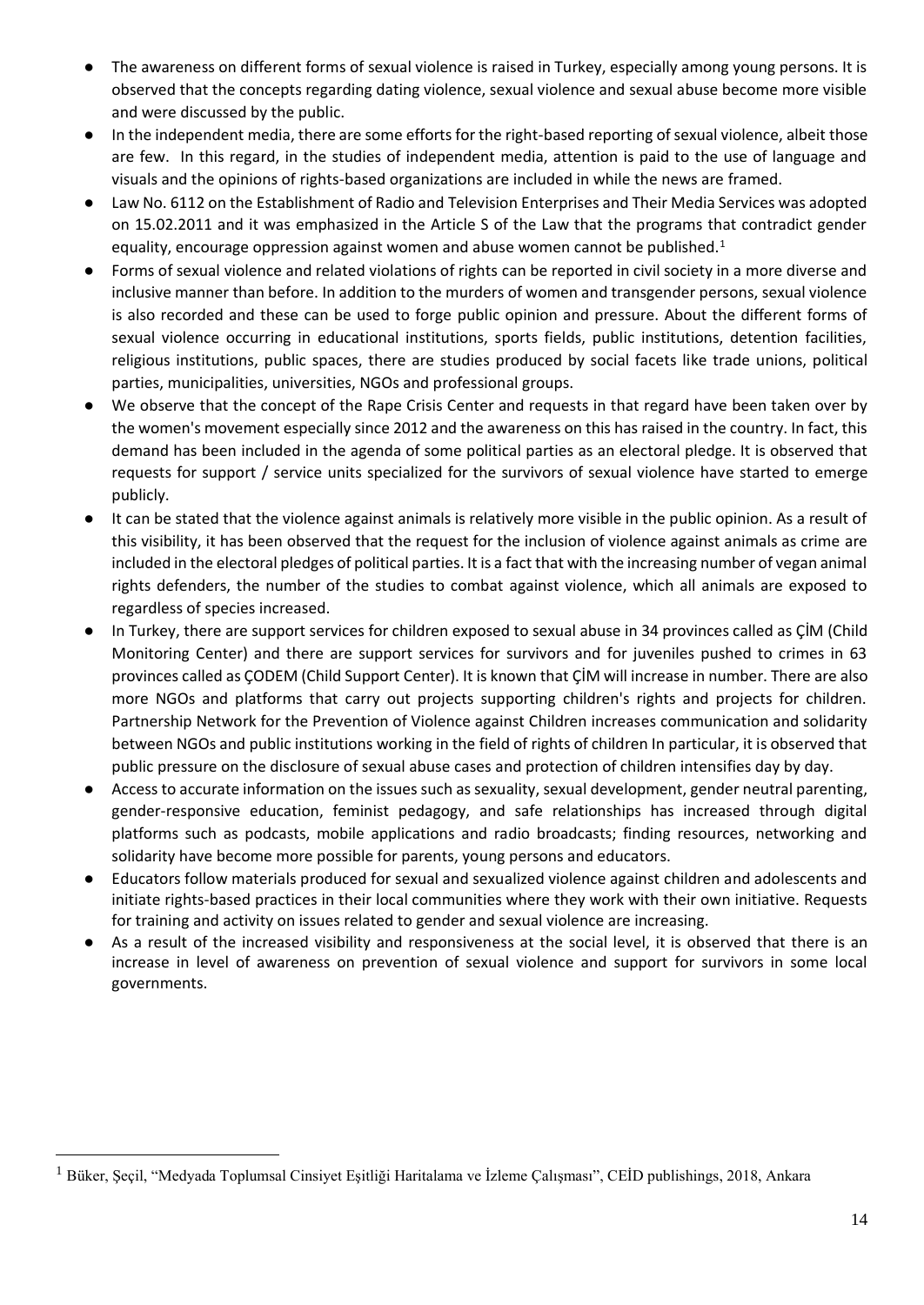# **CHAPTER III**

Sexual violence is a multilayered and deep-rooted social issue not only in Turkey but also in the rest of the world. A single and quick solution may not be possible but it can be reduced by interventions to be made on each layer and it CAN BE PREVENTED.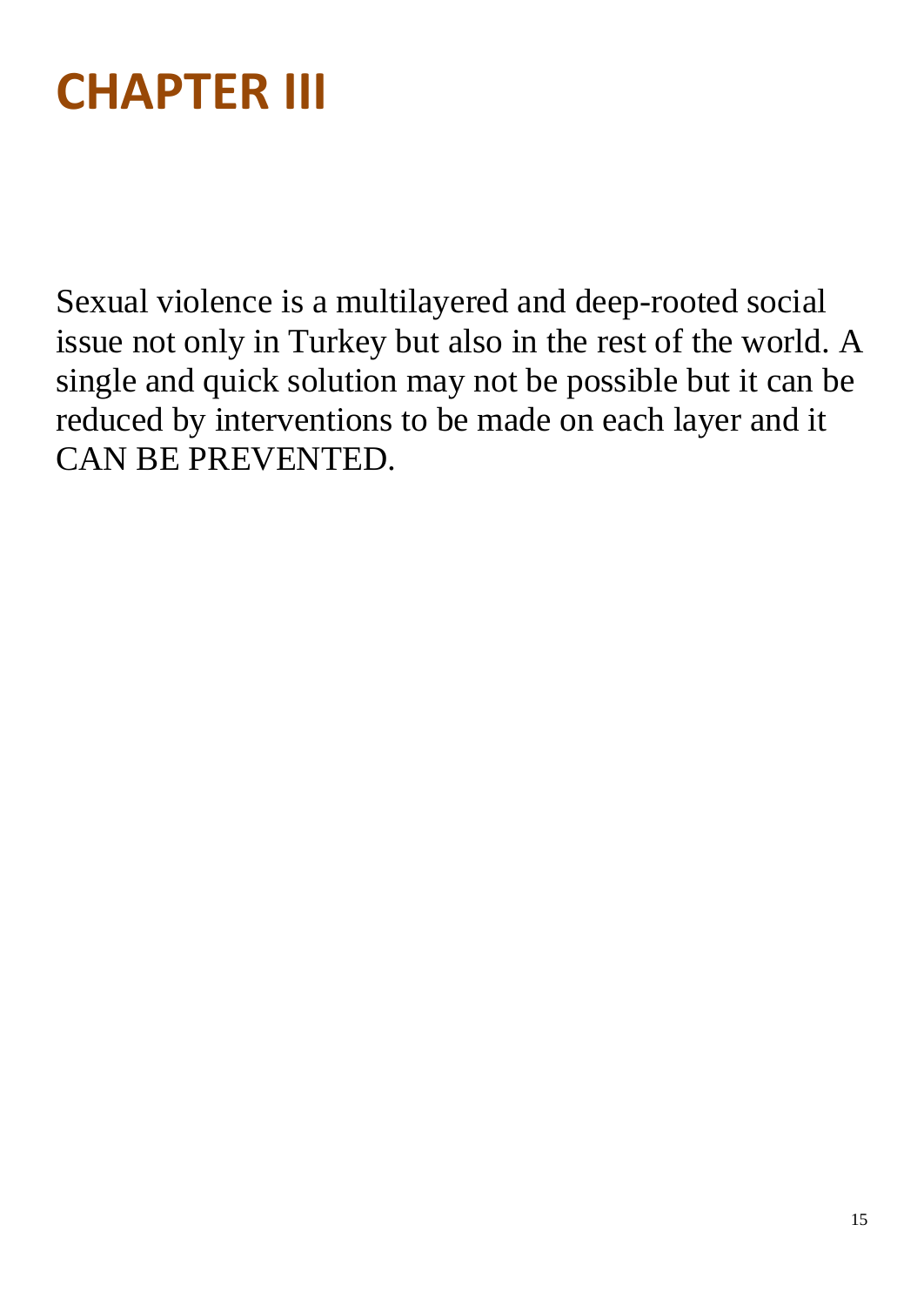# **3. Theory of Change and Thematic Fields of Study**

#### **3.1. Field Intervention**

Field analysis presented in Chapter II, particularly the problems and opportunities we have assessed in the struggle against sexual violence are summarized in the table below.

| Problems that need to be addressed                                                                                                                                                                                 |                                                                                                                                                                                                                                                           |  |
|--------------------------------------------------------------------------------------------------------------------------------------------------------------------------------------------------------------------|-----------------------------------------------------------------------------------------------------------------------------------------------------------------------------------------------------------------------------------------------------------|--|
| <b>Problems at societal level</b>                                                                                                                                                                                  | <b>Problems at institutional level</b>                                                                                                                                                                                                                    |  |
| The fact that safe and healthy sexuality is not discussed<br>because of gender norms, heterosexual family-oriented<br>approach and public morality                                                                 | Lack of preventive activities such as comprehensive<br>sexuality education, raising awareness workshops                                                                                                                                                   |  |
| The fact that sexual violence is not known as a concept, only<br>concepts of rape and harassment are discussed                                                                                                     | Lack of legal and institutional regulations to combat<br>different forms of sexual violence                                                                                                                                                               |  |
| The fact that the sexual violence is considered as an<br>inevitable issue                                                                                                                                          | The fact that preventive raising awareness and<br>monitoring activities do not take place in public<br>institutions                                                                                                                                       |  |
| The fact that sexual violence (related to other forms of<br>violence and social / economic / cultural and political<br>dynamics) is not considered as a structural problem                                         | The fact that legal regulations on sexual violence is<br>limited to the punishments imposed on the perpetrators<br>whereas other factors are ignored, gender equality was<br>removed from the curricula of MoNE and Council of<br><b>Higher Education</b> |  |
| Perspectives that do not see the needs and diversity of<br>individuals affected by violence                                                                                                                        | Lack of support services for different forms of sexual<br>violence                                                                                                                                                                                        |  |
| The fact that survivors of sexual violence do not know their<br>rights and where to apply, victim-blaming social approach                                                                                          | The lack of support and services following the<br>experienced sexual violence. The fact that the services<br>are not visible                                                                                                                              |  |
| False beliefs (myths) that are internalized in society as a<br>result of rape culture                                                                                                                              | The fact that the myths about sexual violence are<br>internalized even by service providers and professional<br>experts                                                                                                                                   |  |
| The fact that the children are not seen as individuals,<br>unconditional respect and obedience are expected from<br>children, the ignorance and misconceptions about sexual<br>abuse                               | Lack of institutional structures for children to enjoy their<br>citizenship rights, lack of family counseling centers and<br>lack of training studies for building best parent attitudes                                                                  |  |
| The fact that survivors cannot claim their rights and blame<br>themselves because of the widespread victim blaming<br>approach in society                                                                          | The language of media organs which is victim blaming<br>and is reproducing the violence                                                                                                                                                                   |  |
| The fact that violent behaviors are considered as the<br>indicators of love in relationships, the violent language is<br>learned and reproduced in the society                                                     | Lack of the availability of raising awareness studies and<br>training on safe relationships in institutions for young<br>people, lack of youth counseling centers                                                                                         |  |
| The fact that sexual violence against animals are invisible and Lack of penal sanction of sexual violence against<br>there is a widespread speciesism in society                                                   | animals, failure to keep statistics of violence cases                                                                                                                                                                                                     |  |
| The firm perception in the society that the forms of sexual<br>violence are individual cases and the fact that survivors feel<br>lonely. Civil society's inability to create advocacy based on<br>fundamental data | The fact that the state does not provide disaggregated<br>data and statistics, and does not conduct research and<br>reporting in cases of sexual violence and gender-based<br>violence                                                                    |  |

#### **Opportunities & Developments that need to be benefited**

| <b>Opportunities/ New Developments at societal</b>                                                                                                      | <b>Opportunities/ New Developments at</b>                                                                                                                                                                                  |
|---------------------------------------------------------------------------------------------------------------------------------------------------------|----------------------------------------------------------------------------------------------------------------------------------------------------------------------------------------------------------------------------|
| <b>level</b>                                                                                                                                            | <b>Institutional Level</b>                                                                                                                                                                                                 |
| A social understanding in which safe and healthy sexuality,<br>respect for personal boundaries and the concept of consent<br>are discussed and embraced | Making comprehensive and inclusive sexuality<br>education compulsory at all grades starting from<br>elementary school in the formal education system and<br>ensuring the trainings to be conducted by qualified<br>experts |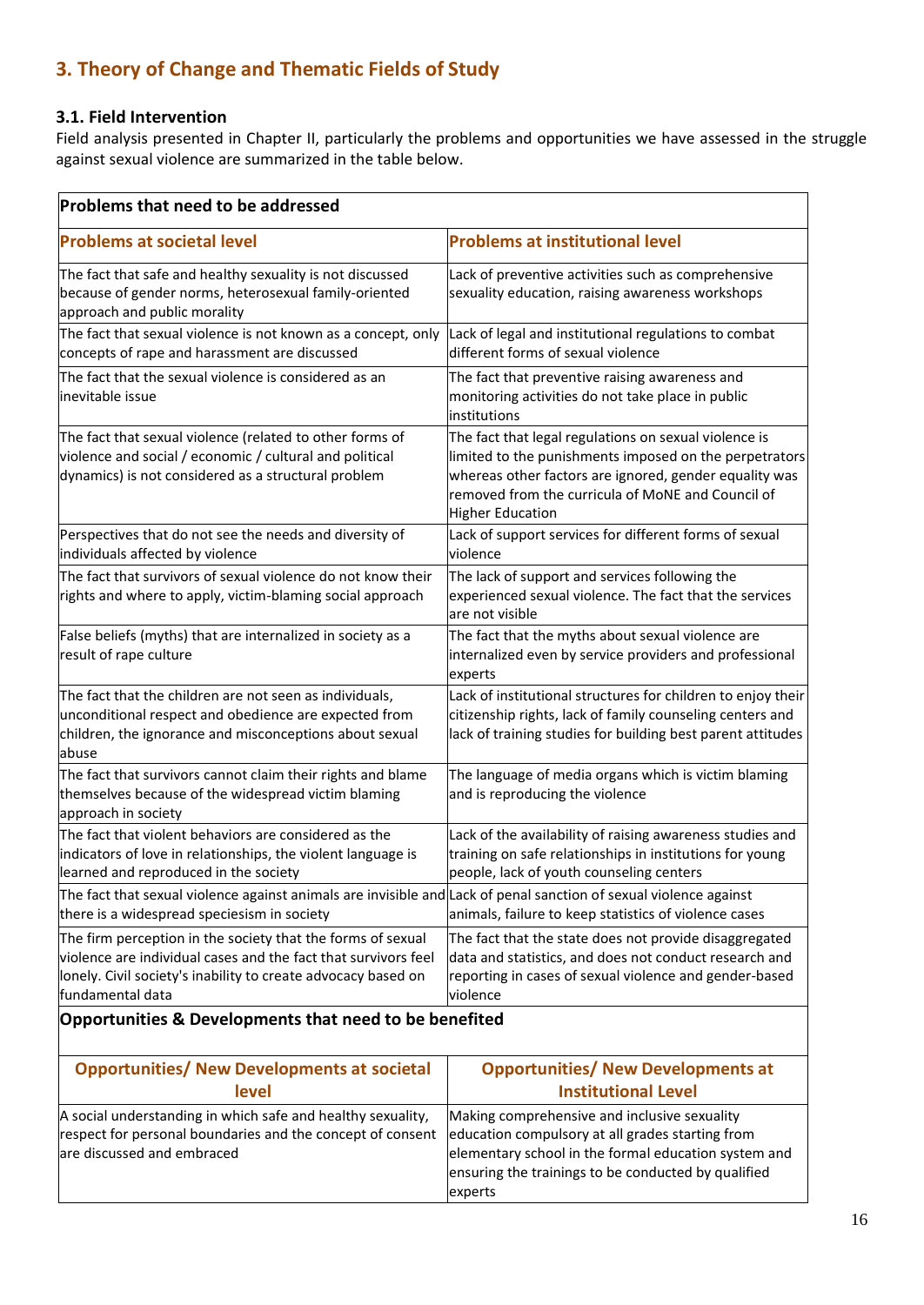| Definition, different forms and reasons of sexual violence<br>should be known; the level of individual knowledge, level of<br>responsibility and awareness should be raised                                                                                      | Legal, local and institutional regulations, regular<br>campaigns to combat different forms of sexual violence                                                                                                                                                                                                                                                                                                |
|------------------------------------------------------------------------------------------------------------------------------------------------------------------------------------------------------------------------------------------------------------------|--------------------------------------------------------------------------------------------------------------------------------------------------------------------------------------------------------------------------------------------------------------------------------------------------------------------------------------------------------------------------------------------------------------|
| Considering the sexual violence as a preventable issue                                                                                                                                                                                                           | Electoral pledges should be included in the programs of<br>political parties on the forms of sexual violence such as<br>dating violence, sexual violence against LGBTI+ persons,<br>sexual abuse, institutions should form and implement<br>their policy documents on sexual violence                                                                                                                        |
| The fact that sexual violence is considered as a structural<br>problem related to poverty, gender inequality, patriarchal<br>and adult centric social order and heterosexism                                                                                     | Reintegration of gender equality into the curricula of<br>MoNE and Council of Higher Education, the<br>development of anti-poverty strategies, inclusion of<br>studies on sexual violence in strategic plans of local<br>governments, organization of special conferences,<br>events and meetings on sexual violence                                                                                         |
| Survivors should be able to express their needs and be able<br>to enjoy their rights                                                                                                                                                                             | Increasing support services for different forms of sexual<br>violence by local governments, building the capacity of<br>support units                                                                                                                                                                                                                                                                        |
| Inadmissibility of victim blaming and violence justifying<br>approach                                                                                                                                                                                            | The efforts of independent and social media for making<br>the news on sexual violence in a way to have<br>rights-based approach                                                                                                                                                                                                                                                                              |
| More diverse and inclusive reporting in civil society than<br>before, the concept of Rape Crisis Center and the requests in with the requests of civil society in local and<br>that regard to be owned by the women's movement                                   | Increased cooperation and communication channels<br>metropolitan municipalities, although there is a political<br>centralization                                                                                                                                                                                                                                                                             |
| A social structure, in which the children's rights to physical<br>integrity are recognized, the children are considered as<br>individuals, the culture of consent built by mutual respect is<br>established and false beliefs on sexual abuse are<br>transformed | Increasing child-friendly municipalities and child<br>assemblies, monitoring the violations of rights of<br>children, organizing capacity-building trainings on the<br>preventive-protective approach for the staff of local<br>governments, establishment and ensuring the<br>functioning of negligence and abuse prevention units in<br>MoNE affiliated institutions and Guidance and Research<br>Centers. |
| Raising awareness of young persons on different forms of<br>sexual violence and dating violence                                                                                                                                                                  | Implementation of preventive and raising awareness<br>studies for young people going to the schools by school<br>counselors and psychological counselors in schools,<br>youth-friendly counseling services provided in youth<br>counseling centers of local governments                                                                                                                                      |
| Considering sexual violence against animals as violence,<br>adopting an anti-speciesist approach in society                                                                                                                                                      | Identification of sexual violence against animals as<br>crimes within the scope of Turkish Penal Code and<br>reporting studies should be implemented                                                                                                                                                                                                                                                         |

# **3.2 Theory of Change**

#### **IMPACT: REDUCTION OF SEXUAL AND SEXUALIZED VIOLENCE AND ITS EFFECTS**

#### **OBJECTIVE 1: EMPOWERMENT & SUPPORT**

**Outcome 1: The survivors of sexual violence enjoy their rights more and have more access to support and services.** Output 1.1: Providing survivors information about their rights and available health, legal and social services, selfcare, care and support for survivors, and information of empowerment Output 1.2: Strengthening the capacities of related institutions and professionals/service providers

#### **OBJECTIVE 2: TRANSFORMATION & PREVENTION**

**Outcome 1: Increased preventive and protective studies for the prevention of sexual violence before it occurs** Output 1.1: Providing social and legal service experts information about the standards of a rights-based and positive approach in the treatment of sexual violence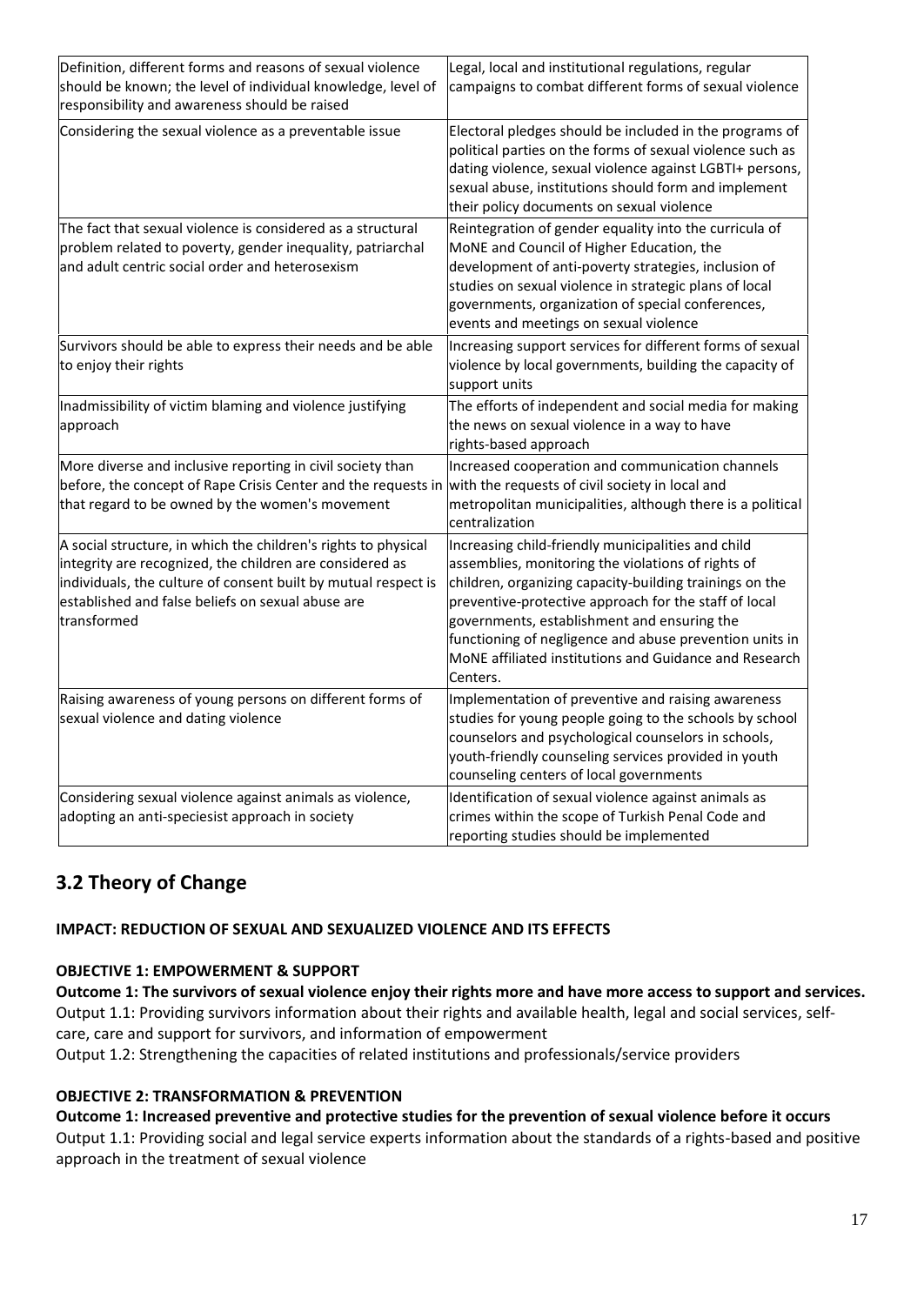Output 1.2: Providing school counselors and municipality experts information about different forms of sexual abuse and bodily rights of children

Output 1.3: Providing school counselors of secondary education and municipality experts tools and materials for mainstreaming safe relationships and consent culture

Output 1.4: Mainstreaming the protective-preventive studies by introduction, implementation and dissemination of the related workshop and programs

#### **Outcome 2: Increased transformation of social perceptions and practices that lead to sexual/ized violence**

Output 2.1: Providing media professionals information and tools & materials about rights-based and gender-equality approach in reporting sexual violence incidents

Output 2.2: Advocating for social transformation

#### **OBJECTIVE 3: ORGANIZATIONAL SUSTAINABILITY**

#### **Outcome 1: Ensuring the sustainability of financial and organizational structure of the Association**

Output 1.1: Formulating and mainstreaming policies and practices of organizational accountability and transparency Output 1.2: Ensuring effective mechanisms for participatory decision-making and also effective running of work

#### **Outcome 2: Increased organizational capacity of the Association on institutional communication, team capacity building, advocacy and networking**

Output 2.1: Supporting the institutional communication through sustainment of Association's visibility materials Output 2.2: Empowering and supporting CŞMD staff to realize their potentials and to reach organizational goals through team organizations, local or international activities and study/stakeholder visits

Output 2.3: Building strong and lasting networks and partnerships at national and international levels Output 2.4: Ensuring the sustainability of monitoring studies of the human rights violations of sexual violence survivors.



#### TABLE 1: Theory of Change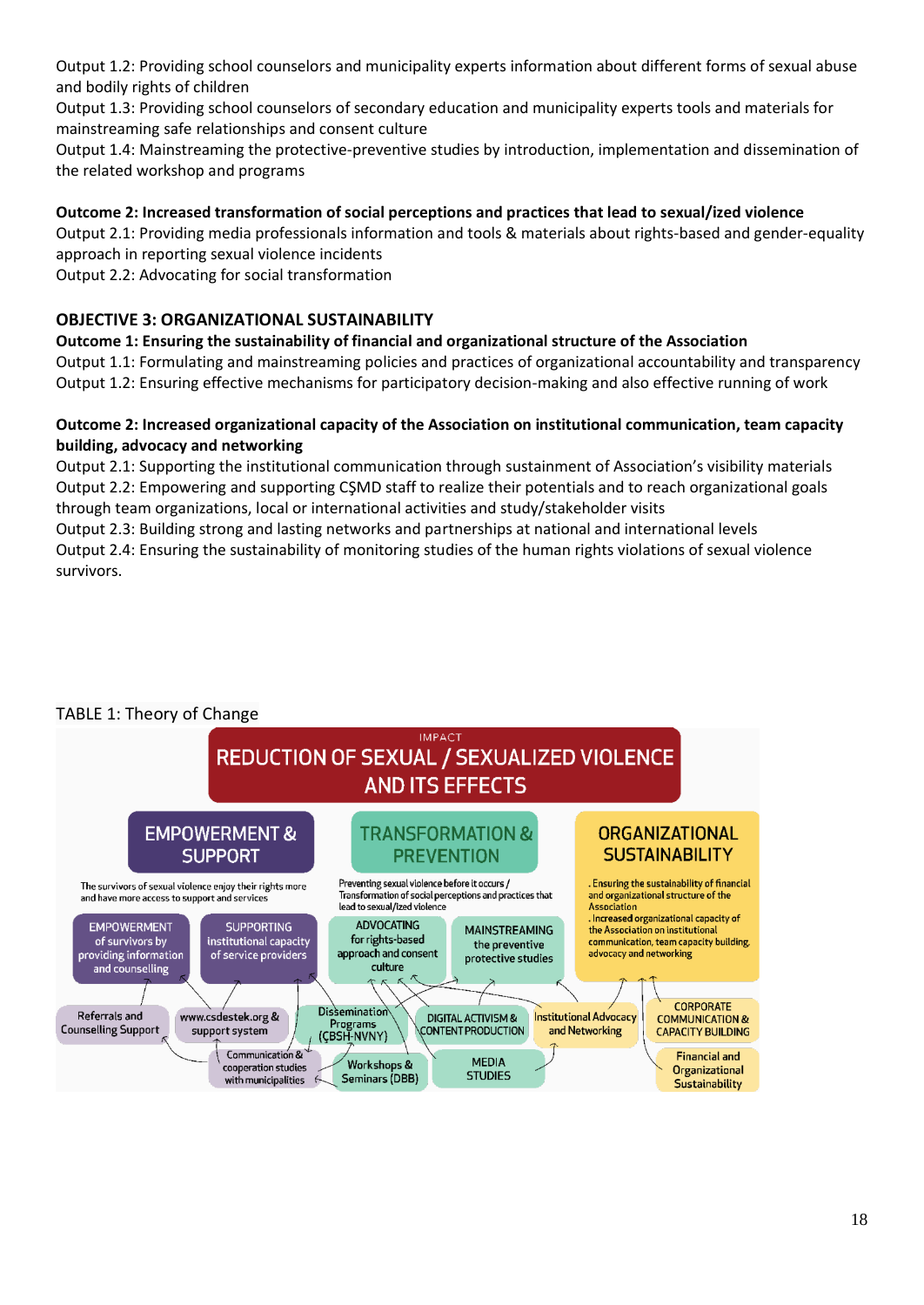#### **COVID RESPONSE BY CŞMD - Association for Struggle Against Sexual Violence**

Nearly a month after the Association for Struggle Against Sexual Violence has presented its 3-year strategic plan on 17 February 2020, global pandemic of COVID-19 has spread with alarming speed in Turkey. As the coronavirus spreads in the country, voluntary self-quarantine measures are imposed for blocking the spread of disease. As CŞMD, we have taken following measures for adapting to rapidly changing conditions:

- The staff of the Association has started to work from home on 12 March and will work from home during the pandemic.
- We have developed an emergency/contingency plan as the full team and built a communication & solidarity network within ourselves in case of any health issues.
- We prepared 2 info sheets regarding our measures.
- By participating online meetings, we provided information on CSMD with NGO networks. We shared the relevant data with them before and during COVID-19.
- The face-to-face seminars, workshops, panels and activities, the visits to foreign stakeholders planned were canceled due to the Covid agenda and the priority was given to the production of digital contents. The costs for prints and distribution have been reduced as much as possible. We postponed attending the international meetings to the second year, except for litigation-trial monitoring.
- A series of awareness-raising articles and podcasts were produced for the agenda regarding the bill of law about penal system and the impunity for the perpetrators of sexual abuse. Live broadcasts were organized with the experts. Content on dating violence focused on digital forms of violence during this period. Practices of online university seminars have started. The team of this program have been empowered by learning about new digital tools and methods.

CŞMD has brought changes to its existing studies by the following updates for 2021-23 period in order to adopt an approach for taking care of its own staff and for the public health:

- The changes were brought to strengthen the support team and we ensured the employment of a social worker. We made revisions to the planned face-to-face meetings, communication and training activities with municipalities, support service staff of the municipalities and other support service providers, and we planned these as online meetings to be held until the end of 2021 and we revised 3 Change Starts with Me workshops into online workshops. We postponed the municipality visits.
- Instead of holding the face-to-face Change Starts with Me workshops and the dissemination programs planned for 2020-21; It is planned to continue online productions, to revise the workshop presentations in accordance with the online tools, to prepare the workshop modules in the written format and to ensure their sustainability. The online seminars are started by abridging Change Starts with Me contents.
- Although it was planned to hold face-to-face activities in 2022 and 23, it was decided to review the implementation tools of raising awareness activities at the end of 2021, after the impact assessment of online tools. The media studies and digital activism was revised by adding information sharing and event activities via new media platforms and social media.
- We hope to conduct most of the organizational sustainability activities via online meetings while consulting to the experts. We plan to keep track and monitoring the Association's accounting records within the Association and we plan to employ an Accounting expert who will strengthen the team in this regard.
- The activities to be held as institutional monitoring and capacity building activities require team members to conduct discussion meetings and workshops with the support of various experts from the field. In this sense, we have not canceled our study camps, which we have concentrated on, and we plan to conduct study camps by taking all necessary measures.
- For the costs for moving into the new office and administrative expenses of the Association's new office, we have not yet determined when the Association will start to work physically in its office premises or whether it will switch to a new working system completely. We will carry out a planning and decisionmaking process on this matter by the end of the year. However, we do not anticipate a full return to the office work before January 2021.

**Efficiency & Effectiveness of the online activities**